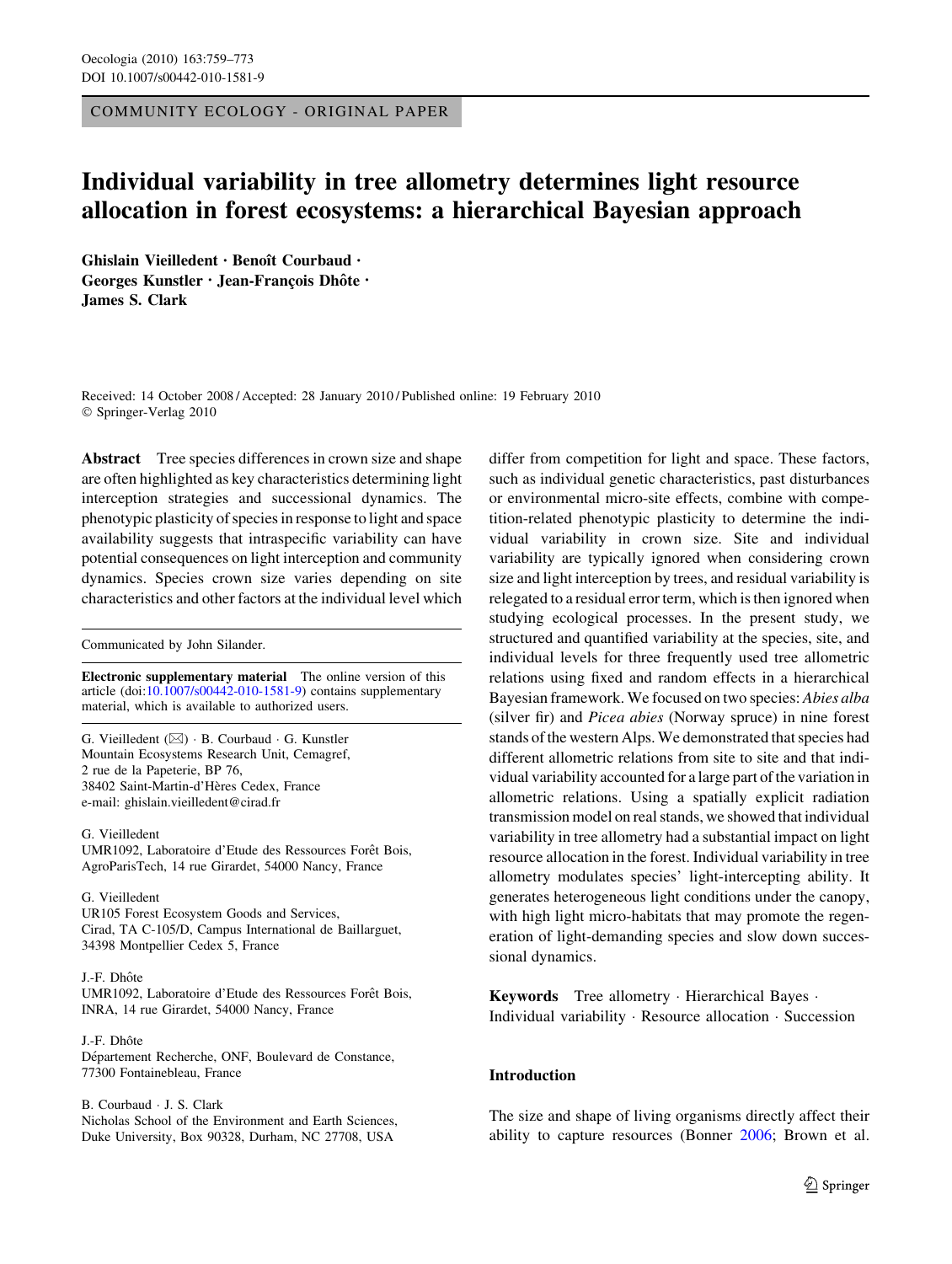[2004;](#page-12-0) McMahon [1973\)](#page-13-0). Resource acquisition influences not only how populations survive, develop and reproduce, but also how they compete (Tilman [1977,](#page-13-0) [1982\)](#page-13-0). This is especially true in tree communities, where competition for light is asymmetric (Yokozawa [1999\)](#page-14-0). Large trees capture a disproportionate fraction of resources (Weiner [1990](#page-13-0)). Such competition has been shown to determine the development of hierarchies, the process of self-thinning, and the development of spatial structure in forest stands (Oliver and Larson [1996](#page-13-0)). Stand structure determines light allocation, which contributes to growth, mortality and regeneration (Emborg [1998](#page-13-0)).

Tree species' differences in crown size and allometry (Aarssen [1995;](#page-12-0) Bohlman and O'Brien [2006;](#page-12-0) Poorter et al. [2006;](#page-13-0) Rees et al. [2001\)](#page-13-0) are often highlighted as key characteristics determining species' strategies for light interception and successional dynamics in the forest (Canham et al. [1994;](#page-12-0) Grubb [1998](#page-13-0); King [1996;](#page-13-0) Parish et al. [2008](#page-13-0); Shukla and Ramakrishnan [1986;](#page-13-0) Yokozawa et al. [1996](#page-14-0)). Dominant species may be those capable of large size, thereby increasing their light exposure, casting shade on competitors, and increasing reproductive or dispersal organs (Aarssen [1995](#page-12-0)). Late-successional shade-tolerant species may reach greater heights and develop deeper and larger crowns than early successional shade-intolerant species (Canham [1988;](#page-12-0) Pacala et al. [1996](#page-13-0); Parish et al. [2008\)](#page-13-0). Since they cast more shade, late-successional species promote the regeneration of shade-tolerant species, progressively excluding early successional shade-intolerant species (Canham [1988](#page-12-0); Deutschman et al. [1997;](#page-13-0) Grubb [1998\)](#page-13-0).

For a given species, crown size and shape are highly variable from one individual to another. Numerous studies have analyzed this variability in terms of tree crown response to anisotropic light and space availability through phenotypic plasticity (Canham [1988;](#page-12-0) Piboule et al. [2005](#page-13-0); Purves et al. [2007](#page-13-0); Sorrensen-Cothern et al. [1993;](#page-13-0) Vincent and Harja [2008\)](#page-13-0). Trees expressing high phenotypic plasticity can form tessellating crown shapes that fill most of the canopy space (Purves et al. [2007\)](#page-13-0). Based on this plasticity some authors have gone as far as assuming a perfect plasticity—crowns filling all the canopy space resulting in a closed homogeneous canopy (Adams et al. [2007;](#page-12-0) Purves et al. [2007](#page-13-0)) and thus simplifying the modeling of tree competition for light. However, such an assumption ignores the high variability in crown shape independent of light-related phenotypic plasticity. Indeed it is well known that soil nutrients and water availability (Deleuze et al. [1996\)](#page-13-0) and climatic conditions such as temperature and air humidity (Geburek et al. [2008](#page-13-0)) affect the potential maximum size of a tree species and its crown size and shape. Biotic interactions in the stand (e.g., competition between tree species, effects of pathogens and herbivores) modulate this potential (Oldeman [1990;](#page-13-0) Parish et al. [2008](#page-13-0)). Parish et al. [\(2008](#page-13-0)) underlined that damage consisting of branch and leader breakage associated with external disturbances (e.g., windthrows, snowfalls) also explained a large part of the intraspecific variability. Multiple external environmental factors combine with intraspecific genetic variability to determine individual growth trajectories (Aarssen [1992\)](#page-12-0), resulting in random individual crown sizes and shapes. Paradoxically, the ecological consequences of the overall individual variability in crown size on light interception and successional dynamics have been poorly studied (Parish et al. [2008](#page-13-0)).

In order to understand ecological processes related to crown variation and light allocation, one needs to quantify the sources of variation contributed by the species, sites, and individuals. One set of parameters is usually defined for each species because they are assumed to differ from each other (Abe and Yamada [2008](#page-12-0); Bohlman and O'Brien [2006](#page-12-0); Poorter et al. [2006\)](#page-13-0). Explicit variables such as aspect, slope, elevation, habitat type, location (Wykoff [1990](#page-14-0)), density (Hummel [2000](#page-13-0)), species composition and soil (Sterba et al. [2002](#page-13-0)) may account for site differences. Individual variation in crown size and allometric relations has been associated with individual size [diameter at breast height (DBH) or height or basal area], competition indexes (Monserud and Sterba [1996](#page-13-0); Wykoff [1990\)](#page-14-0) or local anisotropic light and space availability when considering plastic asymmetric individual crowns (Purves et al. [2007](#page-13-0); Sorrensen-Cothern et al. [1993;](#page-13-0) Vincent and Harja [2008](#page-13-0)). However, much of the intraspecific variability resulting from non-measured environmental and genetic factors is not considered and included as part of a residual error term, so that the potential effect of individual variability in crown size on species' strategies for light interception and on successional dynamics is not assessed.

In this study, a hierarchical Bayesian framework was applied to break down variability into allometric measurements at the individual level. A light interception model was then used to test for the effect of the individual variability in crown size on species' strategies for light interception and regeneration. First, we tested for light- and space-related phenotypic plasticity including competition indexes in allometric models. Second, we quantified individual variability to determine whether this leveled the differences between species in terms of allometry and crown size. Third, we assessed whether individual variation in crown size had an effect on the understory light regime and forest succession. These tests were carried out on two species: a relatively shade-tolerant species Abies alba Mill. (silver fir) and a relatively shade-intolerant species Picea abies (L.) Karst. (Norway spruce), which coexist spontaneously at the mountain-belt elevation (800–1,800 m) in the western Alps. Three allometric functions were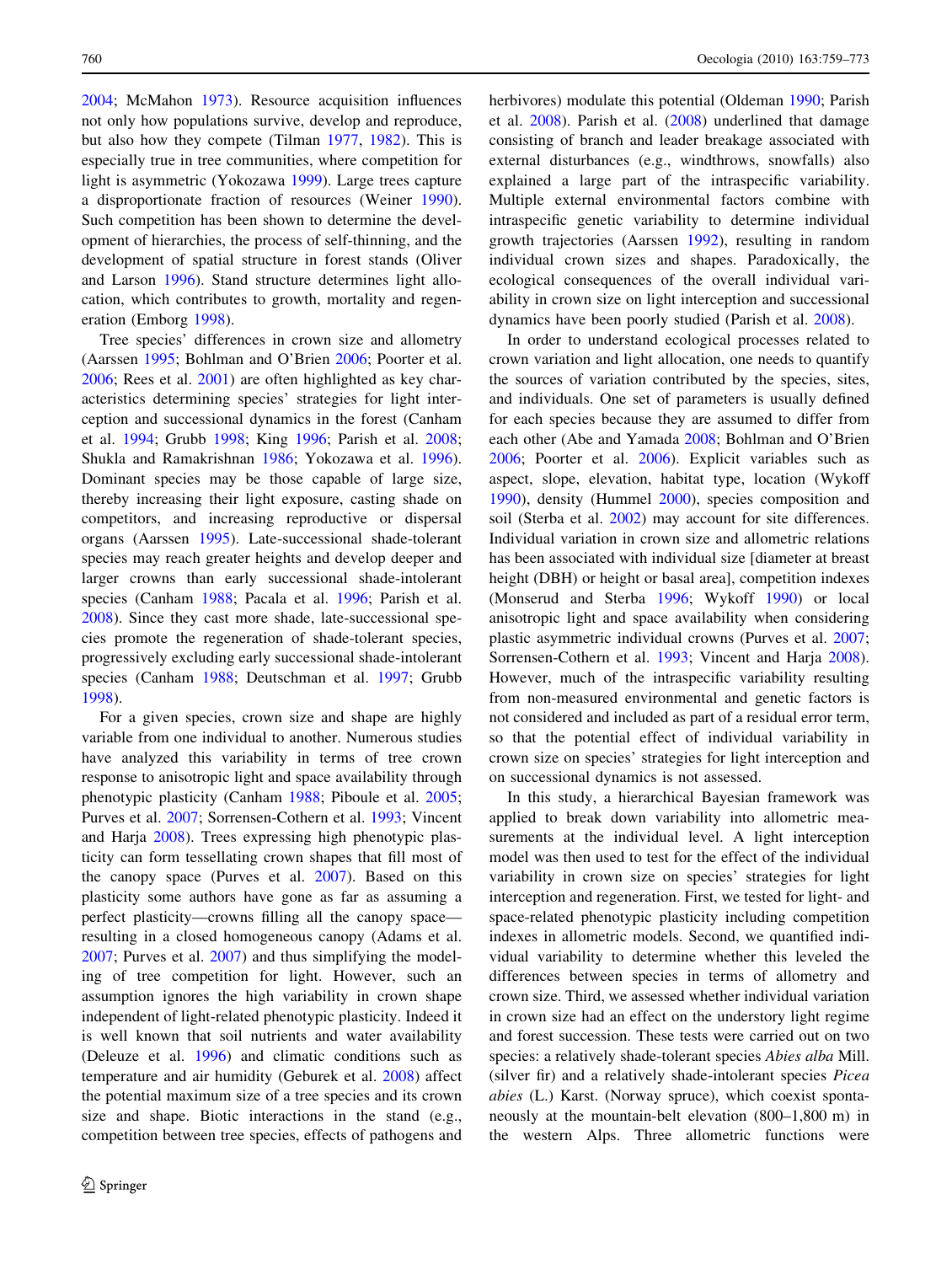<span id="page-2-0"></span>analyzed: height–DBH, crown height–height, and crown radius–DBH. We used the calibrated allometric measurements to run an explicit radiation transmission model (Courbaud et al. [2003](#page-13-0)) aiming at analyzing the effect of individual allometric variability on light interception and light penetration in a real forest stand.

## Materials and methods

# Field measures

Trees were measured on nine plots ranging in size from 0.25 to 1 ha. Plots are located at the mountain-belt elevation (800–1,800 m) in the western Alps: six plots in the French Alps, two in the Italian Alps and one in the Swiss Alps. Stands are uneven-aged with Abies alba and Picea abies the dominant species. Stand age and stand sylvicultural history are different from one plot to another (Appendix S1 in Supplementary Material).

On each plot, we measured DBH (in cm) and mapped all trees taller than 1.3 m. To account for phenotypic plasticity associated with local light and space availability, we computed nine neighborhood competition indexes (NCI) with the basal area of: (1) all the trees, (2) the larger trees, and (3) the smaller trees compared to the target tree, at three different distances: 5, 10 and 15 m from the target tree. Edge effects were taken into account with a torus system. Using a torus, a plot is first wrapped upside down in the vertical plane, which allows the left-hand boundary to join the right-hand boundary. A second wrapping of the plot in the horizontal plane allows the front boundary to join the back boundary. Boundaries disappear and the plot becomes virtually of infinite dimensions (Courbaud et al. [2003](#page-13-0)).

We measured tree height (in meters), crown base height (''crown height'' henceforth, in meters) and crown radius (in meters) for a sample of A. alba and P. abies trees with height more than or equal to 1.3 m. Crown height was defined as the mean of the distances from the ground to the basal living branches of the crown in four directions: upslope, downslope, left and right. Crown radius was defined as the mean of the lengths of the longest branches of the crown in these four directions. DBH was measured using a metric diameter tape. Tree height and crown height were measured with a Vertex III. Crown radius was measured using a metric tape.

A first census was taken from 1994 to 2005. A second one was taken in 2006 on a sample of four plots previously measured in 1994 (Appendix S1). For the second census, we re-measured all trees which were previously measured in 1994 and which where still alive in 2006. Heights of 794 P. abies and 637 A. alba trees were measured at the first census with measurements repeated for 148 P. abies and 53 A. alba trees at the second census. Crown radius and crown base height were measured for 454 P. abies and 513 A. alba trees at the first census and measured again for 96 P. abies and 53 A. alba trees at the second census. Trees that were measured twice allowed us to quantify individual variability.

Model comparison for allometric equations

We calibrated three allometric functions in order to reconstruct each tree in three dimensions from DBH: height as a function of DBH, crown height as a function of total height, and crown radius as a function of DBH. Allometric relations were calibrated independently for each species. We used a log transformation for response variables to restrict them to positive values and to include multiplicative errors.

In the first step, we identified the best function to relate the covariate to the response. Several classic functions (linear, power or asymptotic functions) were compared for each allometric relation. Model parameters were estimated in a Bayesian framework. The model selection was based on various criteria. Firstly, we checked that the fitted models responded to biological criteria. The models giving an implausible range of response were rejected. Secondly, we checked the graphical superposition between the function selected and a nonparametric curve representing the mean of the response for covariate classes (Appendix S2). This was done in order to avoid the bias in the function shape resulting from forest plots containing fewer big trees than small trees. Thirdly, the deviance information criterion (DIC) was used as a crude index to compare models. The DIC is the sum of the mean deviance  $\alpha$  =  $-$ 2 log (likelihood)] and of the effective number of parameters (pD; the posterior mean of the deviance minus the deviance of the posterior means). A difference of more than 10 in DIC was taken as a rough index of difference between two models and ruled out the model with the higher DIC (Spiegelhalter et al. [2002](#page-13-0)). When the difference in DIC was less than 10, we selected the model with the best goodness of fit, i.e., with the lower deviance. In cases where the deviance difference was less than 10, we chose the model with the lower pD (Appendix S3).

A Gompertz function was selected to describe the height–DBH relation:

$$
H = K \exp(-\log(K/1.3) \exp(-rDBH))
$$
 (1)

A linear function was selected for the crown height (CH)–tree height (H) relation (with  $CH < H$ ):

$$
CH = (1/(1 + K)) H
$$
 (2)

and a power function was selected for the crown radius (CR)–DBH relation: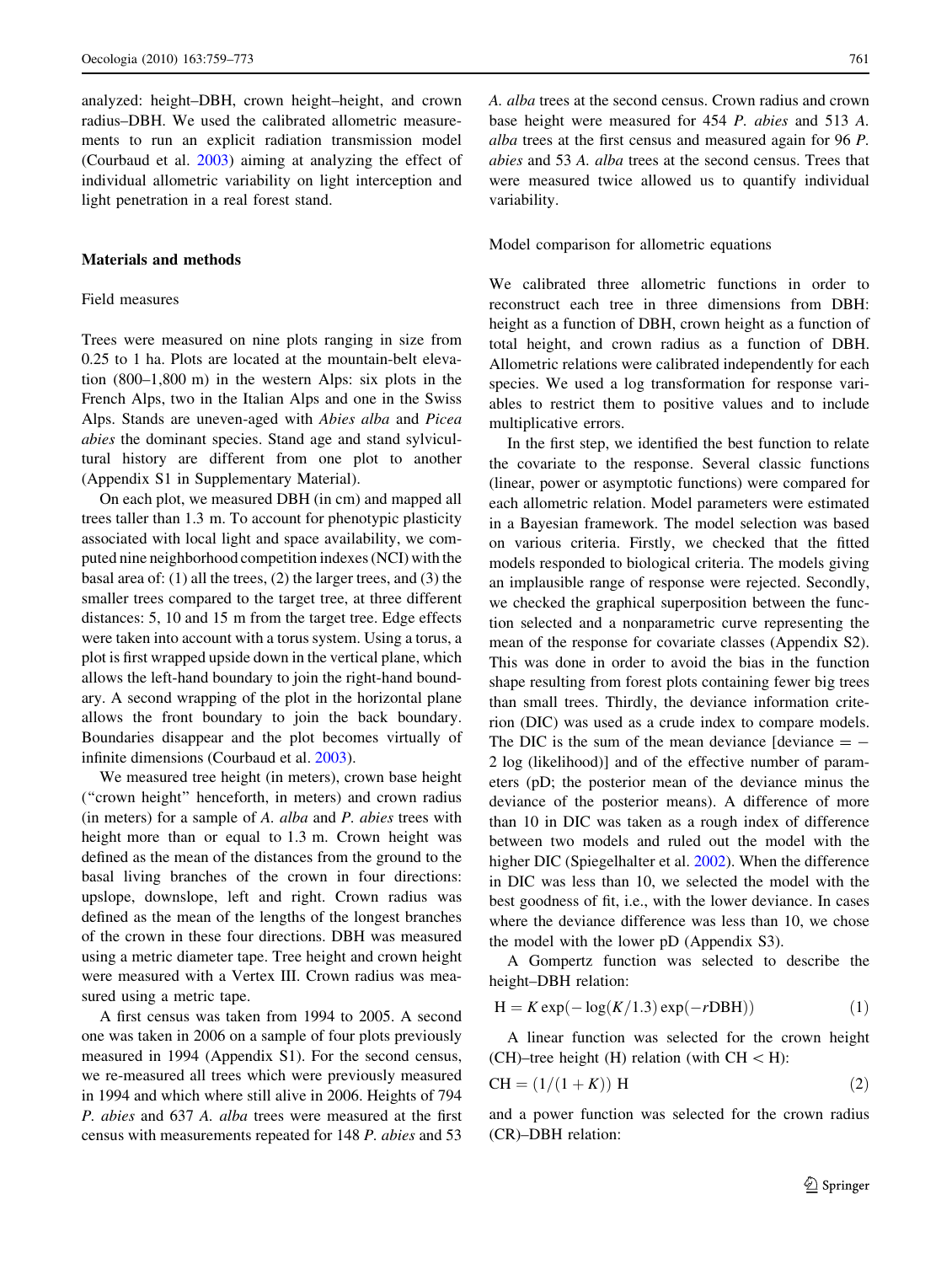$$
CR = K(DBH)^b \tag{3}
$$

Once the best function was selected, the site effect, the local competition effect and the individual effect were assessed independently for each species. We tested the effect of local competition with six different NCI for height and nine different NCI for crown height and crown radius (in the absence of a plausible ecological interpretation, the basal area of smaller trees were not tested for height). Effects were included through a log-linear relation for parameter K. We denoted  $K_{ii}$  the parameter K for tree i of plot j. To test for a local competition effect on allometry, we compared a model for which log  $(K_{ii}) = \mu_i$ , where  $\mu_i$  is the site fixed effect, with several models, each one including a different NCI, for which  $log (K_{ii}) = \mu_i + \alpha NCI_i$ , where NCI<sub>i</sub> is the neighborhood competition index for tree  $i$  and  $\alpha$  the local competition effect. Individual effects,  $\delta_i$ , were considered as random effects drawn in a common normal distribution of mean zero and variance,  $V_{\delta}$ . To test for an individual random effect, we compared a model for which log  $(K_{ii}) = \mu_i$  with a model for which log  $(K_{ij}) = \mu_i + \delta_i$ . The DIC was again used to compare hierarchical models of increasing complexity (Spiegelhalter et al. [2002\)](#page-13-0).

R 2.4.1 software (Ihaka and Gentleman [1996\)](#page-13-0) was used for data manipulations and graphs, WinBUGS 1.4 (Gilks et al. [1994\)](#page-13-0) for hierarchical Bayes modeling, and R2Win-BUGS (Sturtz et al. [2005\)](#page-13-0) to connect R to WinBUGS. We checked the convergence of two Markov Chain Monte Carlo (MCMC) approaches using the potential scale reduction factor Rhat (at convergence, Rhat  $= 1$ ). We made 300,000 iterations for each MCMC with a burn-in period of 290,000 steps and a thinning of 10 and obtained 2,000 estimations per parameter.

#### Measurement errors protocol

An independent protocol was applied to evaluate measurement errors made on the four dendrometric variables (DBH, tree height, crown height and crown radius). A substantial part of the variability in allometries can indeed come from measurement errors, especially for crown shape and tree height, which are not easily measured. From a statistical point of view, evaluating measurement error can better separate out the variability observed in data and provide a more accurate inference of parameters (Clark [2005\)](#page-12-0).

To estimate measurement errors, three teams measured the same sample of 50 trees (ten for each 15-cm DBH class from 0–15 to  $\geq$ 60 cm) during a 2-day period, on one plot selected at random. Measurements were independent of the general protocol but were taken under the same conditions and with the same instruments. Differences between the

three teams' measurements were attributed to measurement errors. We denoted  $z$  the dendrometric variable considered: DBH, tree height, crown height and crown radius. We used the notation  $N$  for normal distribution and  $LN$  for lognormal distribution. We assumed that  $z_{it}$ , a measurement associated with tree  $i$  made by team  $t$ , diverged from the "true value"  $z_{i,0}$  and that the measurement error term  $\exp$  ( $\varepsilon_{z,it}$ ) was multiplicative with  $\varepsilon_{z,it}$  drawn in a normal distribution of mean zero and variance  $\sigma_z^2$ .

$$
z_{it} = z_{i,0} \exp(\varepsilon_{z,it}), \varepsilon_{z,it} \sim N(0, \sigma_z^2)
$$
  
equivalent to  $z_{it} \sim \text{LN}(\log(z_{i,0}), \sigma_z^2)$  (4)

Model parameters  $z_{i,0}$  and  $\sigma_z^2$  were estimated in a Bayesian framework (Appendix S4). The mean of the posterior distribution for the parameter  $\sigma_z^2$  was used as an estimate of the variance associated with measurement errors. The variance estimate was denoted  $\sigma_x^2$  for the covariate and  $\sigma_y^2$  for the response variable.

## Structure of the best allometric model

In this part, we present the structure of the model which integrates site effects, individual effects and measurement errors. For the three allometric relations, this model corresponded to the best model that could be obtained basing our choice on the DIC criterion.

The measurement of covariate x for tree  $i$  of plot  $j$  at time  $t$ is denoted  $x_{ijt}$  and **X** is the vector of observations  $x_{ijt}$ . Covariate x is DBH for Eqs. [1](#page-2-0) and [3](#page-2-0) and height for Eq. [2.](#page-2-0) The total number of observations for each tree i is  $T_i$  ( $T = 2$  for trees with two measurements and  $T = 1$  otherwise) and the total number of trees is I. The measurement of response y for tree *i* of plot *j* at time *t* is denoted  $y_{ijt}$  and **Y** is the vector of  $y_{ijt}$ . The function relating the covariate to the response is  $f$  (see Eqs. [1–3\)](#page-2-0). Parameter  $K_{ii}$ , depending on tree i and plot j, is the scale parameter for Eqs. [1](#page-2-0) and [3](#page-2-0) and is the slope parameter for Eq. [2.](#page-2-0) We assumed log  $(K_{ij}) = \mu_j + \delta_i$ , where  $\mu_j$  is the site fixed effect and  $\delta_i$  the individual random effect with  $\delta_i \sim N(0, V_\delta)$ .

Information on measurement errors was integrated into the allometric model for both the covariate  $x$  (e.g., DBH) and the response variable y (e.g., height). For the covariate, we modeled the "true" unobserved value  $x_{ijt,0}$  as a realization of a log-normal distribution having parameters  $x_{ijt}$ (the observed value) and  $\sigma_x^2$ :  $x_{ijt,0} \sim LN(\log(x_{ijt}), \sigma_x^2)$ . We denoted  $X_0$  the vector of  $x_{ijt,0}$ . Regards the response variable, we assumed that the observed value  $y_{ijt}$  was a realization of a log-normal distribution having parameters  $y_{iit,0}$ and  $\sigma_y^2$ :  $y_{ijt} \sim LN(\log(y_{ijt,0}), \sigma_y^2)$ . We denoted  $\mathbf{Y}_0$  the vector of  $y_{ijt,0}$ . The variance corresponding to unexplained variability was denoted  $\tau^2$ .

The model was developed in a hierarchical Bayesian framework (Fig. [1](#page-4-0)). The likelihood, L, of the model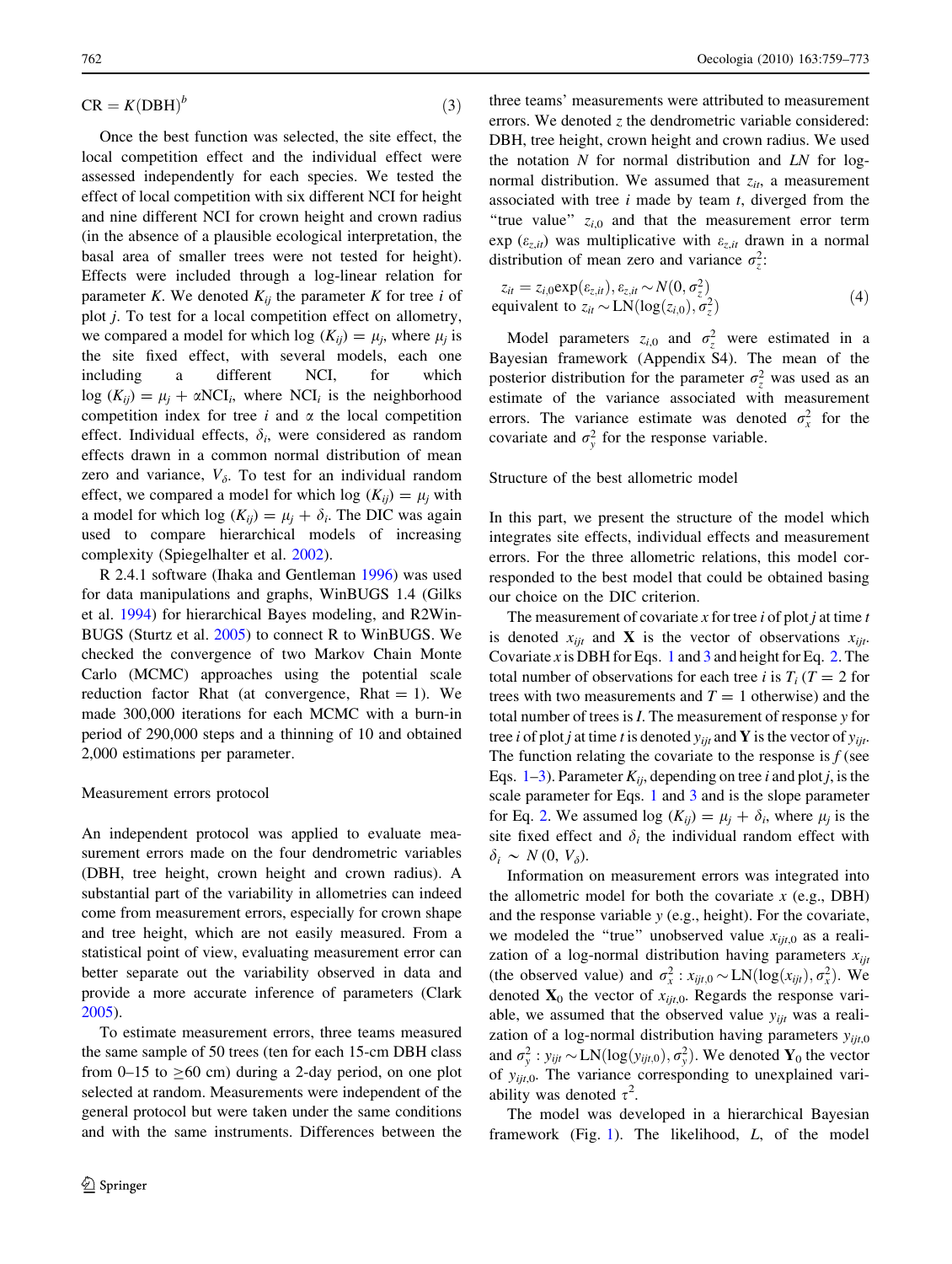<span id="page-4-0"></span>Fig. 1 Hierarchical Bayesian framework used to model allometric relations. We modeled the response  $y_{ijt}$  as a function of the covariate  $x_{\text{ijt}}$ . The model included: (1) the individual random effects  $\delta_i$ with variance  $V_{\delta}$ , (2) the site fixed effect  $\mu_i$ , and (3) the measurement errors with: "true" values  $x_{ijt,0}$  and  $y_{ijt,0}$ , variance  $\sigma_x^2$  for error on the covariate and variance  $\sigma_y^2$  for error on the response



included both the uncertainty in the data (observation error) and the variability of the process (process error):

$$
L = p(Y|Y_0, X_0, X, \sigma_x^2, \sigma_y^2, \mu_j, \delta_i, (r), (b), \tau^2)
$$
  
\n
$$
= p(Y|Y_0, \sigma_y^2)p(Y_0|X_0, \mu_j, \delta_i, (r), (b), \tau^2)p(X_0|X, \sigma_x^2)
$$
  
\n
$$
= \prod_{i=1}^I \prod_{t=1}^{T_i} p(y_{ijt}|y_{ijt,0}, \sigma_y^2)p(y_{ijt,0}|x_{ijt,0}, \mu_j, \delta_i, (r), (b), \tau^2)
$$
  
\n
$$
\times p(x_{ijt,0}|x_{ijt}, \sigma_x^2) = \prod_{i=1}^I \prod_{t=1}^{T_i} LN(y_{ijt}| \log(y_{ijt,0}), \sigma_y^2)
$$
  
\n
$$
\times LN(y_{ijt,0}| \log(f(x_{ijt,0}, \mu_j, \delta_i, (r), (b))), \tau^2)
$$
  
\n
$$
\times LN(x_{ijt,0}| \log(x_{ijt}), \sigma_x^2).
$$
 (5)

We used conjugate priors with inverse-gamma distributions (IG) for variance parameters and normal distributions for means. The priors for first-level parameters were:  $p(\tau^2) = IG(\tau^2|_{S_1, S_2}), \quad p(b) = N(b|m_b, V_b) \quad \text{for} \quad \text{Eq. 3},$  $p(r) = N(r|m_r, V_r)$  for Eq. [1](#page-2-0) and  $p(\mu_i) = N(\mu_i|m_u, V_u)$ . The prior for the second level parameter (hyperparameter) corresponding to the variance of the individual effects was  $p(V_{\delta}) = IG(V_{\delta}|t_1, t_2)$ . For all estimated parameters, we chose uninformative priors with very large variance. No a priori information enters the model either for the site effect  $\mu_i$  or for the individual effect variance  $V_\delta$  (Table [1](#page-5-0); Appendix S5).

Computing light intercepted by trees and ground cells

To understand how canopy variation might affect light availability, we used an actualized version of the 'SamsaraLight' light transmission model developed within the 'Capsis' simulation platform by Courbaud et al. [\(2003](#page-13-0)). Light is divided into direct light rays (rays with high energy, from the sun's trajectory) and diffuse light rays (rays with low energy, from all other directions in the sky). Light rays arrive at the center of each ground cell. Each time a ray touches a tree, it loses 80% of its energy (Groot [2004](#page-13-0)). In the light model, crowns of two adjacent trees can overlap, so that a light ray passing through the overlap loses 80% of its energy twice (i.e., 80% of its initial energy then 80% of the remaining energy). If a tree has a bigger crown than the population mean, it casts more shade on the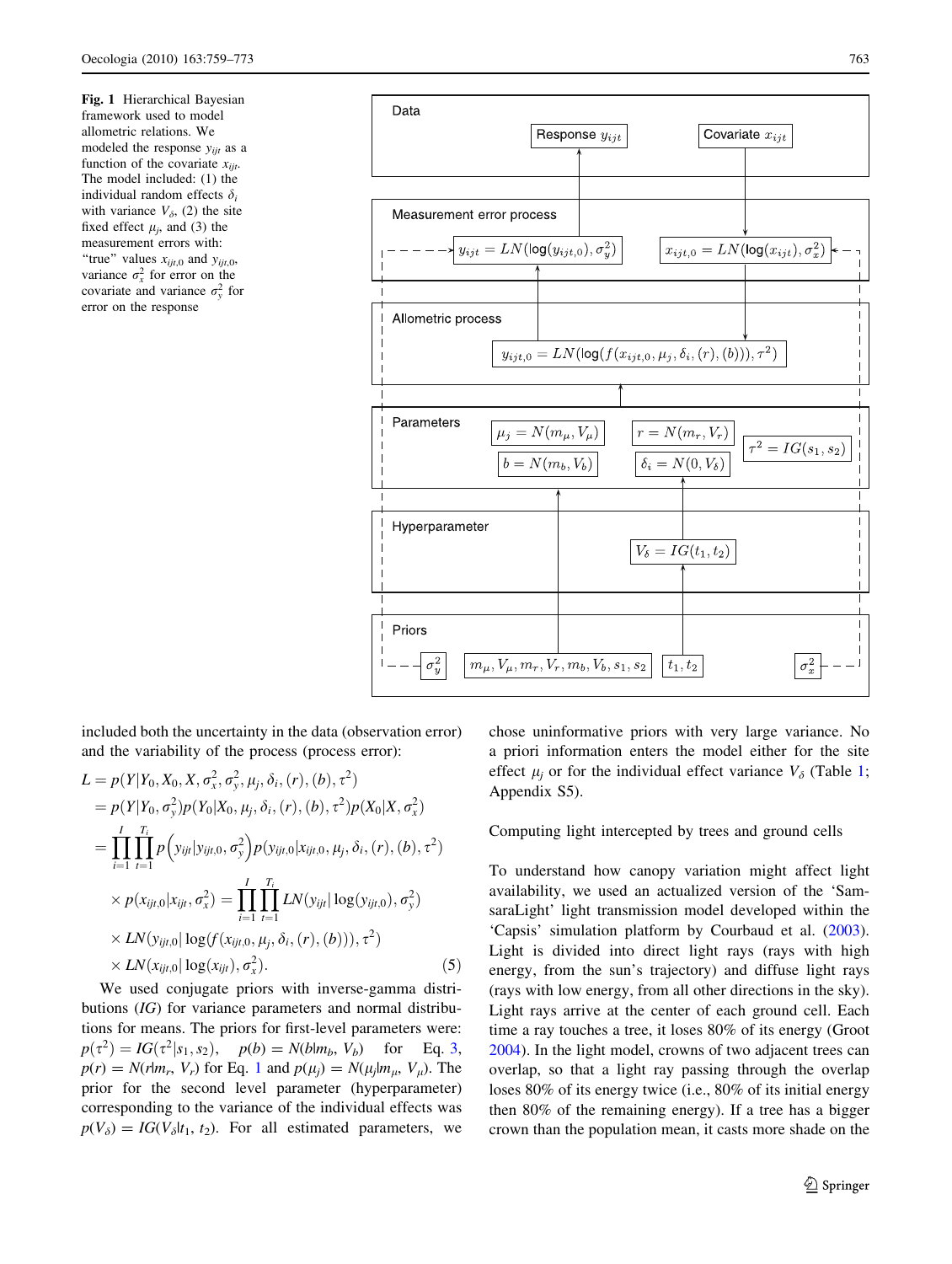<span id="page-5-0"></span>Table 1 Parameter values for priors and measurement errors

| Mean     |                       |                      | $0.00 \times 10^{0}$                                                                                                                                                                                             |  |  |  |
|----------|-----------------------|----------------------|------------------------------------------------------------------------------------------------------------------------------------------------------------------------------------------------------------------|--|--|--|
| Variance |                       |                      | $1.00 \times 10^{6}$                                                                                                                                                                                             |  |  |  |
| Mean     | $0.00 \times 10^{0}$  |                      |                                                                                                                                                                                                                  |  |  |  |
| Variance | $1.00 \times 10^{6}$  |                      |                                                                                                                                                                                                                  |  |  |  |
| Mean     | $0.00 \times 10^{0}$  | $0.00 \times 10^{0}$ | $0.00 \times 10^{0}$                                                                                                                                                                                             |  |  |  |
| Variance | $1.00 \times 10^{6}$  |                      |                                                                                                                                                                                                                  |  |  |  |
| Shape    | $1.00 \times 10^{-3}$ |                      | $1.00 \times 10^{-3}$ $1.00 \times 10^{-3}$                                                                                                                                                                      |  |  |  |
| Scale    | $1.00 \times 10^{-3}$ |                      | $1.00 \times 10^{-3}$ $1.00 \times 10^{-3}$                                                                                                                                                                      |  |  |  |
| Shape    | $1.00 \times 10^{-3}$ |                      | $1.00 \times 10^{-3}$ $1.00 \times 10^{-3}$                                                                                                                                                                      |  |  |  |
| Scale    | $1.00 \times 10^{-3}$ |                      | $1.00 \times 10^{-3}$ $1.00 \times 10^{-3}$                                                                                                                                                                      |  |  |  |
| Variance | $2.21 \times 10^{-5}$ |                      |                                                                                                                                                                                                                  |  |  |  |
| Variance | $3.97 \times 10^{-3}$ |                      |                                                                                                                                                                                                                  |  |  |  |
|          |                       |                      | Description Allometric relationship<br>$H = f(DBH)$ CH = f(H) CR = f(DBH)<br>$1.00 \times 10^6$ $1.00 \times 10^6$<br>$3.97 \times 10^{-3}$ 2.21 $\times 10^{-5}$<br>$7.79 \times 10^{-2}$ 2.42 $\times 10^{-2}$ |  |  |  |

Means of posterior distributions obtained from the measurement error protocol were used for the measurement error variance estimate associated with the covariate (see  $\sigma_x^2$ ) and with the response variable (see  $\sigma_y^2$ ). Non-informative priors with large variances were used for other parameters. No a priori information enters the model either for the site effect (see  $m_{\mu}$  and  $V_{\mu}$ ) or for the individual effect (see  $t_1$  and  $t_2$ ). H tree height without major T, f function relating the covariate to the response, DBH diameter at breast height, CH crown height, CR crown radius

ground as it intercepts more rays. We used the light model to compute both the light intercepted by each tree and the light arriving at each  $5 \times 5$ -m cell on the ground at two selected sites in our data set (the Queige and Teppas sites, see Appendix S1) composed for the most part of A. alba and P. abies trees (representing more than or equal to 94% of total tree density). These two quantities were studied to see how individual variability in allometries could modify the allocation of the light resource in a forest stand. When considering the amount of light reaching the ground, we focused on the more shaded cells receiving less than 5% of relative light (around 13% of the ground cells). On these cells, regeneration of early successional shade-intolerant species was assumed to be more difficult than on cells receiving more than 5% of relative light.

We used two different approaches to compute light interception. In the first, we used calibrated allometries without individual variability to reconstitute the whole stand in three dimensions from DBH using a conical shape for crowns. Trees that were neither A. alba nor P. abies (6% of the trees on Teppas) were randomly attributed to one of the two species. In the second approach, we included individual variability in allometries: we randomly drew an additional individual parameter for each tree in the probability distribution corresponding to individual variability. The first approach takes into account uncertainty in parameters since we have a posterior distribution for each parameter obtained from the Bayesian inference. The second approach takes into account individual variability in allometries in addition to uncertainty in parameters. In our study, we did not assume a deterministic space-filling of the canopy contrary to canopy models proposed by other authors (Adams et al. [2007](#page-12-0); Purves et al. [2007](#page-13-0)). The individual variability we considered is different from phenotypic plasticity in regard to light and space availability. Individual variability is random and includes all possible sources of intra-specific variability in crown size and shape. We carried out 500 different simulations for each approach. Classic approaches usually do not take into account uncertainty in parameters and use only mean parameter estimates for simulations [but see Pacala et al. [\(1996](#page-13-0))]. The comparison in the present study discriminated effects of uncertainty and variability in simulations.

# Results

#### Species and site effects

Species allometries differed from site to site (Fig. [2](#page-6-0)). Adding a site effect greatly improved models, with a gain in DIC much higher than 10 for the crown radius–DBH relation for both species, the Picea abies height–DBH relation and the Abies alba crown height–height relation (Table [2\)](#page-7-0). The gain in DIC was lower or slightly greater than 10 for the A. alba height–DBH relation and the P. abies crown height–height relation, although with a substantial gain in deviance (Table [2\)](#page-7-0). Figure [2](#page-6-0) shows that species and site effects were not sufficient to describe all the variability observed in the allometries, which is determined by the dispersion of the data points.

Competition effects and crown plasticity

The remaining variability could not be explained by local competition since we found no local competition effect on allometric relations for our data set, whatever competition index was taken into account (Table [3\)](#page-8-0). These results do not prove that there is no crown plasticity associated with light or space availability for A. alba and P. abies but that even with nine different competition indexes, we were not able to catch a deterministic crown plasticity associated with the neighborhood.

## Individual allometric variability

Individual variability was very high for all the species and all the allometric relations considered. The individual effect led to a high gain in DIC: close to 100 points for all allometric relations except the P. abies height–DBH relation. In this case, the high number of effective parameters resulted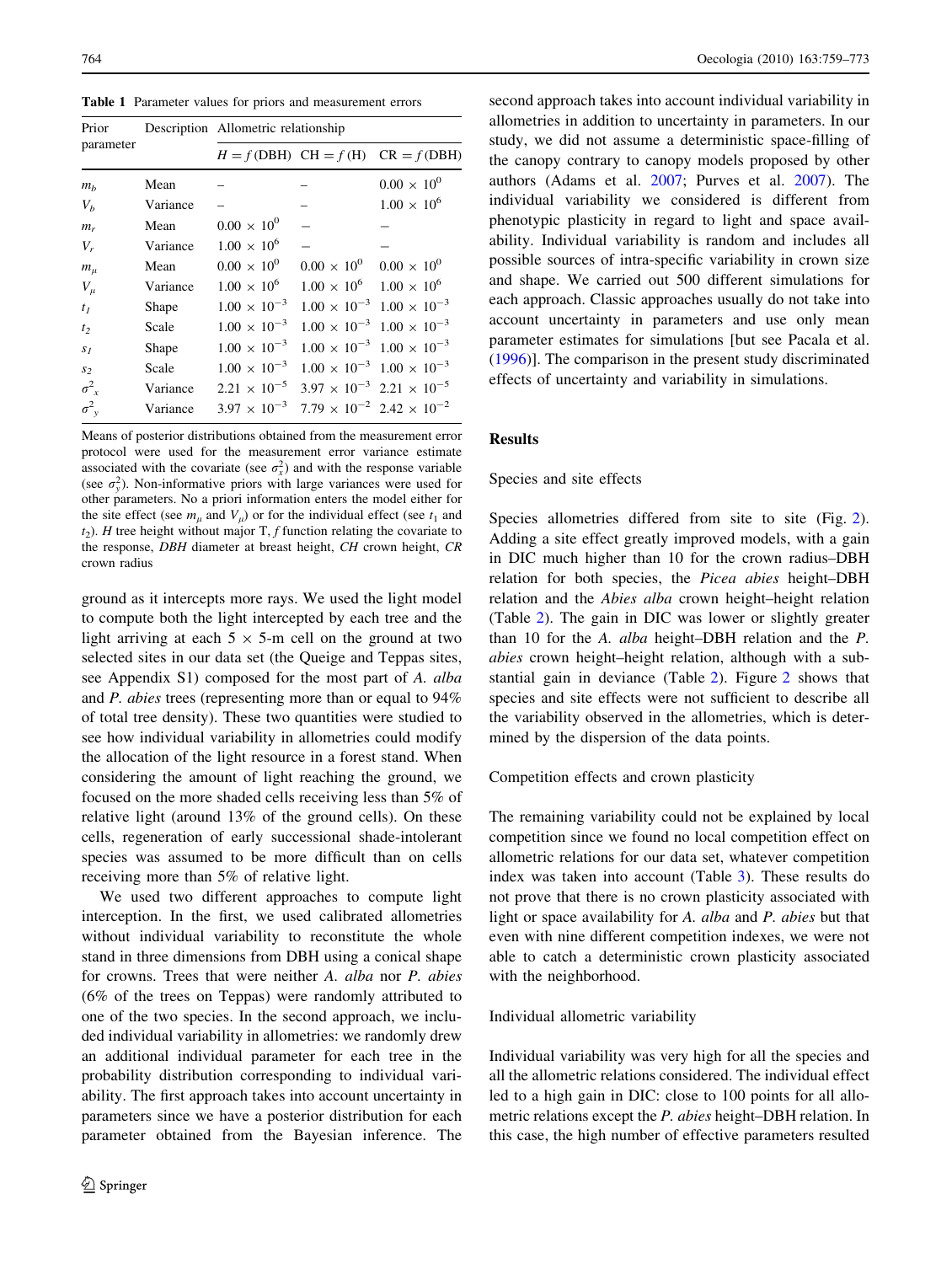<span id="page-6-0"></span>Fig. 2 Predicted allometric relations for each species on each site.  $a, b$  Height  $(H)$  as a function of diameter at breast height (DBH), c, d crown height  $(CH)$  as a function of H and e, f crown radius  $(CR)$  as a function of DBH. The predictive posterior mean was plotted for each species on each site



in a higher DIC but the model goodness of fit was increased substantially by the addition of individual effects, with a gain in deviance greater than 80 points (Table [2\)](#page-7-0).

For each species on each site, individual variability led to large 95% confidence envelopes, with an overlapping of the confidence envelopes for the two species in our data set (Fig. [3](#page-9-0)). The remaining variability was partially explained by measurement errors (Table [2](#page-7-0)). Taking into account measurement errors resulted in a gain in DIC greater than 300 points for the crown height–height relation, for which we demonstrated that measurement error was close to 50% for crown height and nearly 10% for height (Appendix S4). Measurement errors for the two other allometries were smaller but led to a gain in deviance much greater than 10.

Adding an individual effect to the model in addition to species, covariate, site and measurement error effects, we obtained a low variance for unexplained residual errors (see  $\tau^2$  of magnitude 1.0  $\times$  10<sup>2</sup> in Appendix S6), suggesting that the final models for the three allometries explained a major part of the variability observed in the data set.

# Impact of individual allometric variability on light allocation

# Impact on light intercepted by species

A tree of a given species in a 10-cm DBH class intercepted a variable amount of light because of its size and its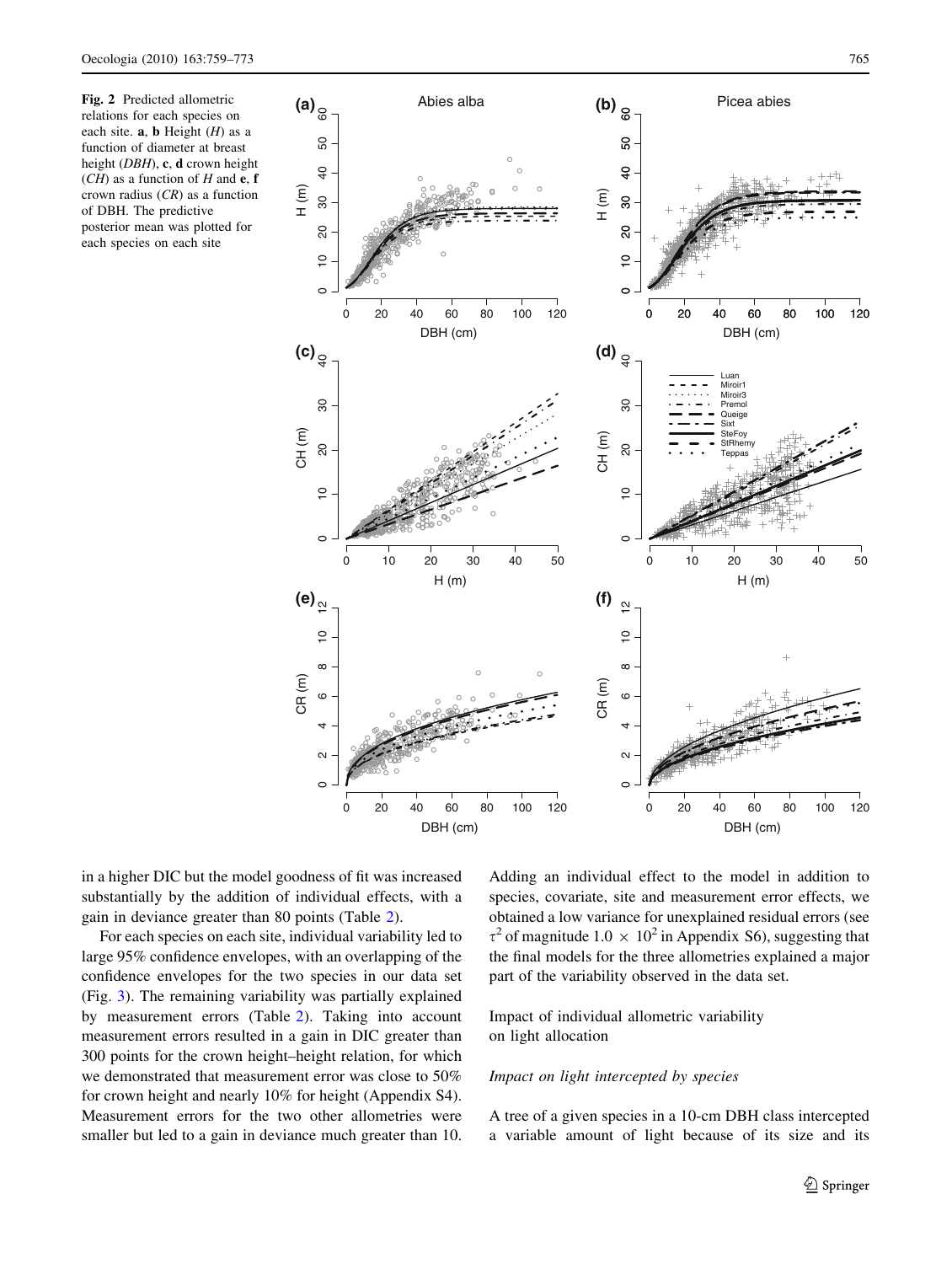| Function<br>name | Model           | Effects                 |                 |                              |                        | Abies alba        |                                  |       | Picea abies      |                                  |       |            |
|------------------|-----------------|-------------------------|-----------------|------------------------------|------------------------|-------------------|----------------------------------|-------|------------------|----------------------------------|-------|------------|
|                  | number          | Covariate<br><b>DBH</b> | Site<br>(fixed) | Comp <sup>d</sup><br>(fixed) | Individual<br>(random) | Measure<br>errors | Posterior<br>mean of<br>deviance | pD    | DIC <sup>e</sup> | Posterior<br>mean of<br>deviance | pD    | DIC        |
| $H$ -DB $H^a$    |                 |                         |                 |                              |                        |                   |                                  |       |                  |                                  |       |            |
| Gompertz model   | H <sub>6</sub>  | Y                       | N               | N                            | N                      | N                 | $-137.6$                         | 2.9   | $-134.7$         | $-95.7$                          | 3.0   | $-92.7$    |
|                  | H7              | Y                       | Y               | N                            | $\mathbf N$            | $\mathbf N$       | $-152.4$                         | 7.9   | $-144.5$         | $-178.4$                         | 9.0   | $-169.4$   |
|                  | H <sub>8</sub>  | $\mathbf Y$             | Y               | Y                            | $\mathbf N$            | $\mathbf N$       | $-156.9$                         | 8.9   | $-148.0$         | $-179.8$                         | 9.4   | $-170.4$   |
|                  | H <sub>9</sub>  | Y                       | Y               | N                            | Y                      | N                 | $-395.2$                         | 196.1 | $-199.1$         | $-267.2$                         | 116.5 | $-150.7$   |
|                  | H10             | Y                       | Y               | $\mathbf N$                  | Y                      | Y                 | $-488.9$                         | 256.8 | $-232.1$         | $-368.2$                         | 200.8 | $-167.4$   |
| Function         | Model           | Effects                 |                 |                              |                        |                   | A. alba                          |       |                  | P. abies                         |       |            |
| name             | number          | Covariate H             | Site<br>(fixed) | Comp<br>(fixed)              | Individual<br>(random) | Measure<br>errors | Posterior<br>mean of<br>deviance | pD    | $_{\rm DIC}$     | Posterior<br>mean of<br>deviance | pD    | <b>DIC</b> |
| $CH-H^b$         |                 |                         |                 |                              |                        |                   |                                  |       |                  |                                  |       |            |
| Linear model     | CH <sub>3</sub> | Y                       | N               | N                            | N                      | $\mathbf N$       | 676.9                            | 1.9   | 678.8            | 806.5                            | 2.0   | 808.5      |
|                  | CH <sub>4</sub> | Y                       | Y               | N                            | N                      | $\mathbf N$       | 511.2                            | 7.0   | 518.2            | 781.1                            | 6.9   | 788.0      |
|                  | CH <sub>5</sub> | Y                       | Y               | Y                            | N                      | N                 | 508.3                            | 7.8   | 516.1            | 781.3                            | 7.9   | 789.2      |
|                  | CH <sub>6</sub> | Y                       | Y               | $\mathbf N$                  | Y                      | $\mathbf N$       | $-127.2$                         | 338.1 | 210.9            | 362.4                            | 243.4 | 605.8      |
|                  | CH <sub>7</sub> | Y                       | Y               | $\mathbf N$                  | Y                      | $\mathbf Y$       | $-710.7$                         | 509.8 | $-200.9$         | $-163.7$                         | 433.3 | 269.6      |
| Function<br>name | Model<br>number | Effects                 |                 |                              |                        |                   | A. alba                          |       |                  | P. abies                         |       |            |
|                  |                 | Covariate DBH           | Site<br>(fixed) | Comp<br>(fixed)              | Individual<br>(random) | Measure<br>errors | Posterior<br>mean of<br>deviance | pD    | <b>DIC</b>       | Posterior<br>mean of<br>deviance | pD    | <b>DIC</b> |
| $CR$ -DB $Hc$    |                 |                         |                 |                              |                        |                   |                                  |       |                  |                                  |       |            |
| Power model      | CR <sub>3</sub> | Y                       | ${\bf N}$       | $\mathbf N$                  | ${\bf N}$              | $\mathbf N$       | $-2.5$                           | 2.9   | 0.4              | 120.1                            | 3.0   | 123.2      |
|                  | CR4             | Y                       | Y               | N                            | $\mathbf N$            | $\mathbf N$       | $-115.0$                         | 7.9   | $-107.2$         | 10.9                             | 7.9   | 18.8       |
|                  | CR5             | Y                       | Y               | Y                            | N                      | $\mathbf N$       | $-117.8$                         | 9.2   | $-108.7$         | 8.9                              | 9.1   | 18.0       |
|                  | CR <sub>6</sub> | Y                       | Y               | ${\bf N}$                    | Y                      | ${\bf N}$         | $-396.3$                         | 218.4 | $-177.9$         | $-357.0$                         | 242.1 | $-114.9$   |
|                  | CR7             | $\mathbf Y$             | Y               | $\mathbf N$                  | Y                      | $\mathbf Y$       | $-859.5$                         | 428.4 | $-431.0$         | $-786.8$                         | 424.9 | $-361.9$   |

<span id="page-7-0"></span>Table 2 Model comparison and effect selection

pD Posterior mean of the deviance minus deviance of the posterior means, H-DBH H as a function of DBH, CH-H CH as a function of H, CR- $DBH$  CR as a function of DBH, Y Yes, N no; for other abbreviations, see Table [1](#page-5-0)

a,b,c Effects are progressively included in the model in ascending order to check for their significance

 $d$  Competition (*Comp*) reflects the competition index with the lowest deviance

<sup>e</sup> The model with the lower deviance information criterion (*DIC*) was chosen if the difference in DIC was  $> 10$ . When the difference in DIC was  $\langle 10$ , the model with the lower deviance was selected. When the deviance difference was  $\langle 10$ , the model with the lower pD was chosen

neighborhood. Species hierarchy was observable on each site. P. abies intercepted more light than A. alba on the Queige site (Fig. [4](#page-10-0)a), contrary to the Teppas site, with A. alba intercepting more light than P. abies (Fig. [4](#page-10-0)b). Individual allometric variability increased the variance of intercepted light for a tree of a given species and size by fivefold (Fig. [4](#page-10-0)). The range of intercepted light increased with the size of the tree as the variability in crown shape increased with tree size. On each site, individual variability in crown size totally blurred species differences in terms of light interception (Fig. [4](#page-10-0)). The maximum amount of light that can be potentially intercepted by a tree, whatever its size, was also significantly changed, increasing from approximately 2.4 to 3.7 GJ year<sup>-1</sup> for *P. abies* on the Queige site (Fig. [4](#page-10-0)a). The potential number of trees with high light interception increased when individual variability in allometry was taken into account (up to 17 trees intercepting more than 2 GJ year<sup> $-1$ </sup> on the Queige site with individual variability against six trees without variability; see Table [4\)](#page-10-0). Individual allometric variability allowed some trees to have a much larger or smaller crown than their mean population so that they intercepted a much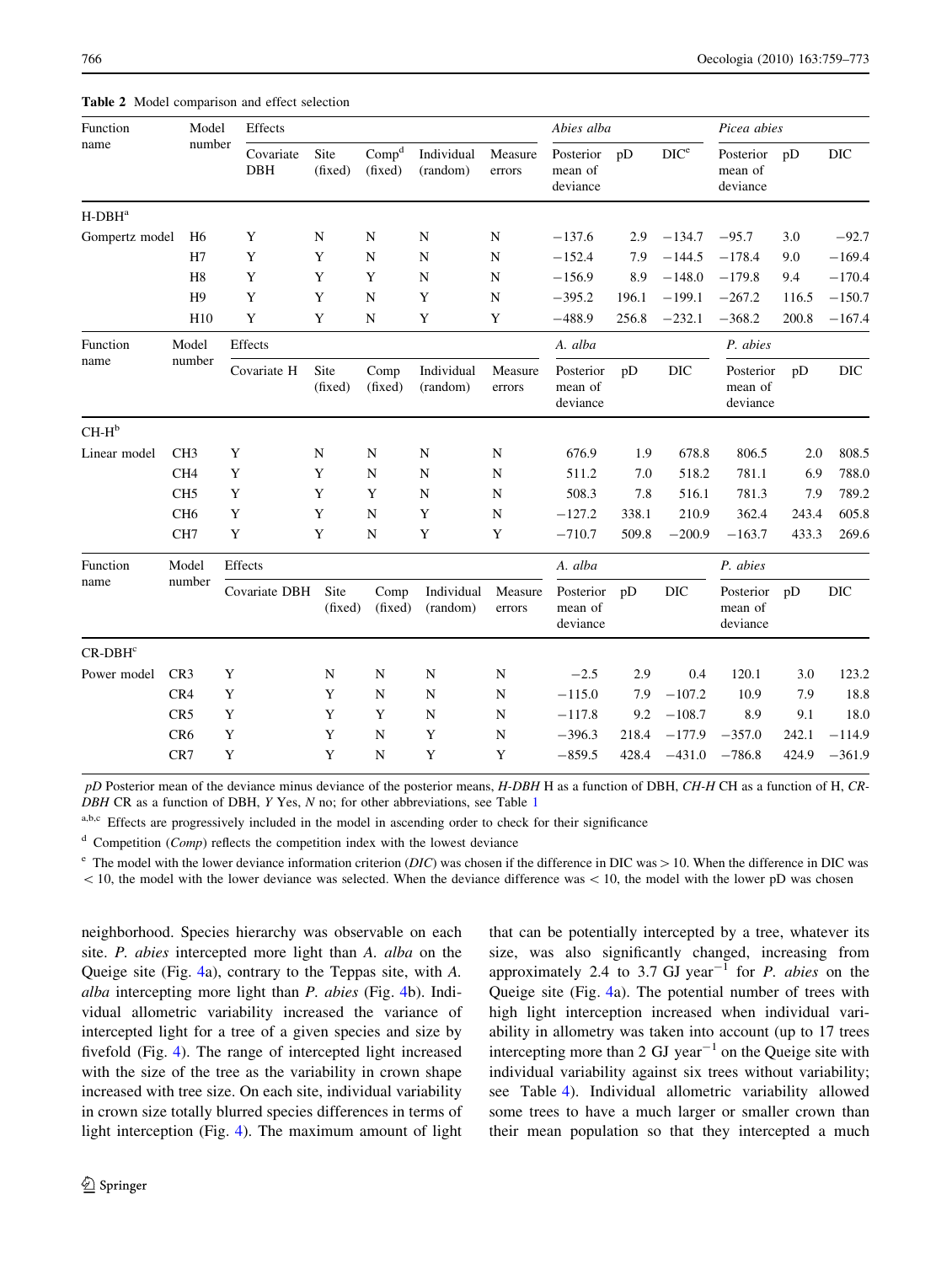|                   |                 | number function                                                             |                        |                                      |       |                       |                                  |     |                |
|-------------------|-----------------|-----------------------------------------------------------------------------|------------------------|--------------------------------------|-------|-----------------------|----------------------------------|-----|----------------|
| description       |                 |                                                                             | index                  | Posterior mean pD DIC<br>of deviance |       |                       | Posterior mean pD<br>of deviance |     | DIC            |
| H-DBH             |                 |                                                                             |                        |                                      |       |                       |                                  |     |                |
| Gompertz model H7 |                 | $y = Ke^{(-\log(\frac{K}{1.3})e^{(-rx)})}$ , parameters: $K, r \varnothing$ |                        | $-152.4$                             |       | $7.9 - 144.5 - 178.4$ |                                  |     | $9.0 - 169.4$  |
|                   | $H8-1$          |                                                                             | D <sub>5</sub>         | $-151.6$                             |       | $8.9 -142.7 -177.7$   |                                  |     | $9.8 - 167.9$  |
|                   | $H8-2$          |                                                                             | D5 bigger              | $-152.0$                             |       |                       | $8.7 -143.3 -178.0$              |     | $9.8 - 168.2$  |
|                   | H8-3            |                                                                             | D10                    | $-156.9$                             |       | $8.9 - 148.0 - 179.1$ |                                  |     | $9.4 - 169.6$  |
|                   | H8-4            |                                                                             | D <sub>10</sub> bigger | $-151.5$                             |       |                       | $8.8 - 142.7 - 178.4$            |     | $10.0 - 168.4$ |
|                   | H8-5            |                                                                             | D15                    | $-152.1$                             |       |                       | $8.7 -143.5 -179.8$              |     | $9.4 - 170.4$  |
|                   | H8-6            |                                                                             | D15 bigger $-151.4$    |                                      |       |                       | $8.8 - 142.6 - 177.7$            |     | $9.8 - 167.9$  |
| CH-H              |                 |                                                                             |                        |                                      |       |                       |                                  |     |                |
| Linear model      | CH <sub>4</sub> | $y = \frac{1}{1 + K}x$ , parameter : K                                      | Ø                      | 511.2                                | 7.0   | 518.2                 | 781.1                            | 6.9 | 788.0          |
|                   | CH5-1           |                                                                             | D <sub>5</sub>         | 511.1                                | 7.9   | 519.0                 | 782.2                            | 8.0 | 790.1          |
|                   | CH5-2           |                                                                             | D5 bigger              | 510.9                                | 7.8   | 518.7                 | 781.4                            | 7.9 | 789.3          |
|                   | CH5-3           |                                                                             | D5 smaller             | 512.1                                | 8.0   | 520.1                 | 781.8                            | 8.0 | 789.8          |
|                   | CH5-4           |                                                                             | D10                    | 510.8                                | 7.9   | 518.7                 | 782.0                            | 7.7 | 789.7          |
|                   | CH5-5           |                                                                             | D10 bigger             | 510.6                                | 7.9   | 518.4                 | 782.0                            | 7.9 | 789.8          |
|                   | CH5-6           |                                                                             | D10 smaller            | 512.0                                | 8.0   | 520.0                 | 781.9                            | 8.0 | 789.8          |
|                   | CH5-7           |                                                                             | D15                    | 511.0                                | 7.9   | 518.9                 | 781.9                            | 7.7 | 789.6          |
|                   | <b>CH5-8</b>    |                                                                             | D15 bigger             | 508.3                                | 7.8   | 516.1                 | 781.3                            | 7.9 | 789.2          |
| CH5-9             | D15 smaller     | 510.7                                                                       | 8.0                    | 518.8                                | 781.5 | 7.9                   | 789.4                            |     |                |
| CR-DBH            |                 |                                                                             |                        |                                      |       |                       |                                  |     |                |
| Power model       | CR4             | $y = Kx^b$ , parameters : K, b                                              | Ø                      | $-115.0$                             |       | $7.9 - 107.2$         | 10.9                             | 7.9 | 18.8           |
|                   | $CR5-1$         |                                                                             | D <sub>5</sub>         | $-115.2$                             |       | $9.4 - 105.8$         | 11.8                             | 9.3 | 21.1           |
|                   | $CR5-2$         |                                                                             | D5 bigger              | $-117.3$                             |       | $9.2 - 108.0$         | 12.0                             | 9.2 | 21.2           |
|                   | $CR5-3$         |                                                                             | D5 smaller             | $-114.0$                             |       | $9.2 - 104.8$         | 10.1                             | 9.0 | 19.1           |
|                   | $CR5-4$         |                                                                             | D <sub>10</sub>        | $-113.8$                             |       | $9.5 - 104.2$         | 8.9                              | 9.1 | 18.0           |
|                   | $CR5-5$         |                                                                             | D10 bigger $-114.2$    |                                      |       | $9.1 - 105.1$         | 11.1                             | 9.4 | 20.5           |
|                   | $CR5-6$         |                                                                             | D10 smaller $-114.9$   |                                      |       | $9.4 - 105.5$         | 11.1                             | 9.0 | 20.1           |
|                   | CR5-7           |                                                                             | D15                    | $-115.8$                             |       | $9.3 - 106.6$         | 11.9                             | 9.1 | 21.0           |
|                   | $CR5-8$         |                                                                             | D15 bigger $-117.8$    |                                      |       | $9.2 - 108.7$         | 10.5                             | 9.2 | 19.7           |
|                   | CR5-9           |                                                                             | D15 smaller $-114.4$   |                                      |       | $9.2 - 105.2$         | 11.2                             | 9.1 | 20.3           |
|                   |                 |                                                                             |                        |                                      |       |                       |                                  |     |                |

Competition A. alba

Model

<span id="page-8-0"></span>

| <b>Table 3</b> Model comparisons with competition index |  |  |  |  |
|---------------------------------------------------------|--|--|--|--|
|---------------------------------------------------------|--|--|--|--|

Mathematical function

Model

Competition indexes were computed from the basal area of all the trees, of the bigger trees, or of the smaller trees within circles of three different radii: 5, 10 or 15 m from the target tree. Adding a competition index did not improve the model for the three allometric functions studied. For abbreviations, see Tables [1](#page-5-0) and [2](#page-7-0)

higher or lower amount of light. When considering other classes of intercepted light for trees, we observed that the range of the potential number of trees was larger when including individual allometric variability (Table [4](#page-10-0)).

# Impact on light arriving on ground cells

Individual allometric variability influenced the amount of light penetrating the canopy. The variance in the amount of light arriving at ground cells increased eightfold when we included individual variability in allometries for the Queige site (Fig. [5a](#page-11-0)). Shaded cells that received less than 5% relative light when the canopy was modeled without individual variation, reached values of up to more than 10% when individual variability was included (Fig. [5a](#page-11-0)). The light regime on shaded cells was much more heterogeneous when considering individual variability (Fig. [5](#page-11-0)b). These differences included a small contribution from the estimation error, the bulk of the variation coming from individual variability in tree crowns (Fig. [5a](#page-11-0), b). The same results were observed on the Teppas site (not shown here). The increase in the variance of light available on ground cells was twice as large as the increase in variance for light interception by trees. This differs because the light arriving at a cell depends on the shape of all tree crowns surrounding the cell, whereas the amount of light intercepted

P. abies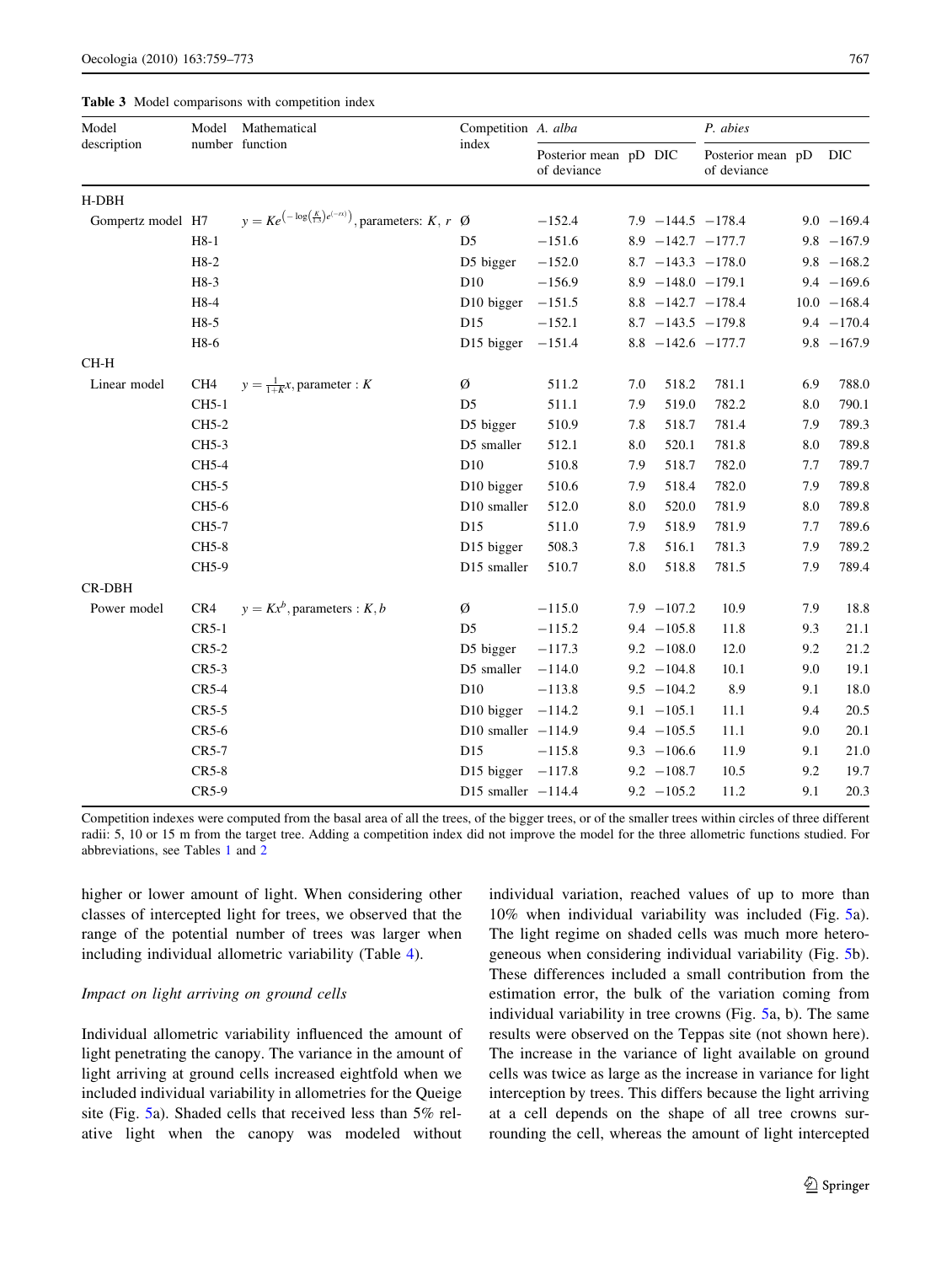80

 $\overline{c}$ 

 $\overline{a}$ 

 $\circ$ 

 $\frac{0}{1}$ 

 $0.\overline{8}$ 

 $\overline{Q}$ 

60 SO

> Individual variability

> Individual variability for K

Individual variability for  $1/(1+\bar{K})$ 

0.0 0.2 0.4 0.6 0.8 1.0

 $0.4$ 

 $0.\overline{2}$ 

 $0.0$ 

 $\overline{5}$ 

 $0.\overline{6}$ 

0.0 0.5 1.0 1.5

 $0.5$ 

 $0.0$ 

o

<span id="page-9-0"></span>

Fig. 3 Individual variability in allometries on the Queige site. a, b H as a function of DBH, c, d CH as a function of  $H$  and e, f CR as a function of DBH. We plotted the predictive posterior mean (straight line) and the credible intervals at 95% of the predictive posterior with

by a tree depends to a greater degree on its own crown shape.

# Discussion

Phenotypic plasticity and individual variability in crown shape

Using a hierarchical Bayesian framework, we quantified individual variability in allometries remaining after having

individual variance  $(V_{\delta}; \text{ dotted line})$  and whole variability including  $V_{\delta}$ ,  $\sigma_x^2$ ,  $\sigma_y^2$  and  $\tau^2$  (*dashed line*). Vertical graphs on the *right* are marginalized posteriors on individuals that represent the variability of all potential individuals. For abbreviations, see Fig. [2](#page-6-0)

taken into account species, site, competition, and measurement error effects. We were not able to detect any individual response to local competition (i.e., to local light and space availability); nevertheless, we demonstrated that individual variability in allometries was substantial.

Previous studies have underlined the importance of crown plasticity resulting from local light and space availability to explain individual variability in a deterministic way (Getzin and Wiegand [2007;](#page-13-0) Kantola and Makela [2004](#page-13-0); Purves et al. [2007](#page-13-0); Sorrensen-Cothern et al. [1993](#page-13-0); Vincent and Harja [2008\)](#page-13-0). In this study, no crown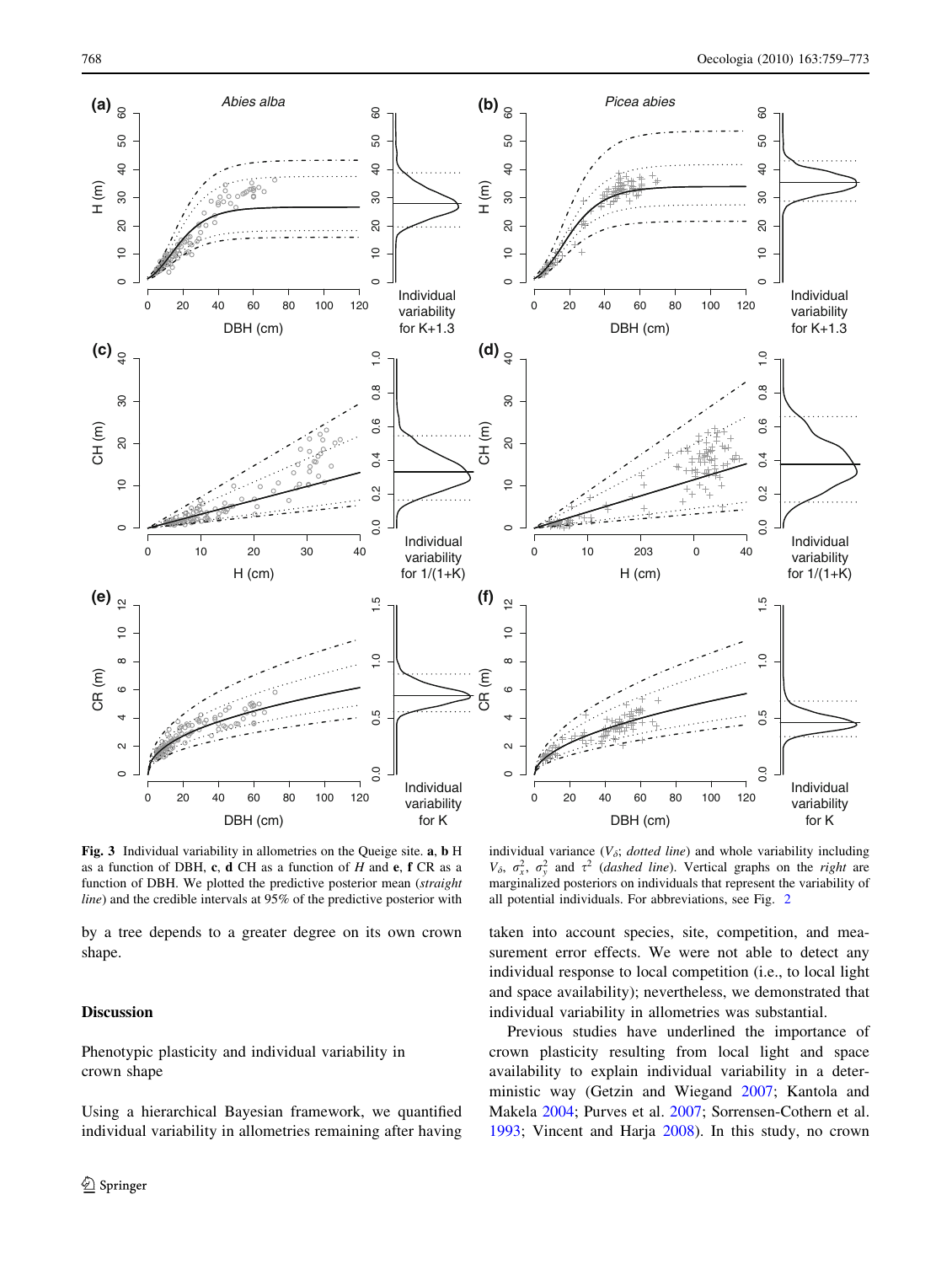<span id="page-10-0"></span>

Fig. 4 Effect of individual variability on light interception by both species at the a Queige and b Teppas site. A light interception model (Courbaud et al. [2003\)](#page-13-0) was used on the two sites which are mixed Abies alba and Picea abies stands; 95% quantiles (horizontal dashes) and mean (dots or triangles) intercepted light by trees of a given class

of DBH are represented. Vertical dotted lines take into account uncertainty in parameters and neighborhood variability for trees of a given diameter. Vertical solid lines take into account individual allometric variability in addition to uncertainty in parameters and neighborhood variability

Table 4 Distribution of trees by intercepted light class

| Class of light for trees $(\times 10^5 \text{ GJ year}^{-1})$ (0,1) (1,2) (2,3) (3,5) |     |    |                |               |
|---------------------------------------------------------------------------------------|-----|----|----------------|---------------|
| No individual effect in allometries                                                   |     |    |                |               |
| Min                                                                                   | 170 | 46 | $\theta$       | $\Omega$      |
| Mean                                                                                  | 174 | 52 | 2              | $\theta$      |
| Max                                                                                   | 178 | 57 | 6              | $\Omega$      |
| With individual effect in allometries                                                 |     |    |                |               |
| Min                                                                                   | 170 | 24 | $\overline{1}$ | $\Omega$      |
| Mean                                                                                  | 180 | 42 | 6              | $\mathbf{1}$  |
| Max                                                                                   | 192 | 53 | 14             | $\mathcal{R}$ |
|                                                                                       |     |    |                |               |

For the 500 simulations of each approach (with and without individual variability in allometries), for the Queige site, the minimum  $(Min)$ , mean and maximum  $(Max)$  number of trees for each class of intercepted light were computed

plasticity could be identified even after testing nine different competitive indexes representing the neighborhood. The absence of a significant competitive effect on different tree allometries has already been found by previous authors (Coomes and Grubb [1998](#page-12-0); Deleuze et al. [1996;](#page-13-0) Geburek et al. [2008](#page-13-0); Hummel [2000](#page-13-0)). In these studies, a significant competitive effect may be absent because the competition indexes used are symmetric, whereas phenotypic plasticity is asymmetric (Purves et al. [2007;](#page-13-0) Vincent and Harja [2008\)](#page-13-0). These results are not a reconsideration of crown plasticity but they demonstrate that crown plasticity is difficult to isolate from other possibly correlated factors in an experimental design including allometric measurements.

In addition, it is recognized that shade-tolerant and coniferous species express much less crown plasticity than shade-intolerant or broad-leaved species (Grubb [1998\)](#page-13-0) and in the present study, Abies alba and Picea abies are two coniferous species classified as high shade-tolerant species (Ellenberg [1988\)](#page-13-0). Although phenotypic plasticity can result in tessellating crown shapes that fill most of the canopy space in deciduous forest (Purves et al. [2007](#page-13-0)), this is not always the case in coniferous mountain stands. Indeed, individual variability in crown size can be associated with numerous heterogeneous environmental factors other than light or space availability. In the context of mountain stands, snow damage can be a determining factor of individual crown size variation (Jalkanen and Konopka [1998](#page-13-0); Parish et al. [2008\)](#page-13-0), and increasing altitude tends to diminish phenotypic plasticity in comparison to adaptive differenciation associated with temperature or water availability (Geburek et al. [2008\)](#page-13-0). These micro-site environmental factors coalesce with genetic variability to determine intraspecific crown size variability (Aarssen [1992](#page-12-0)). It is difficult to separate out the deterministic effect of each one of these factors, but taken together they contribute to the estimation of a large random individual variability.

Individual effects describe differences between trees which are conserved throughout their lives. Individual differences in crown size and shape lead to differences in light interception and to individual growth trajectories. Individual effects on allometries may initiate a differentiation between trees and combine with asymmetric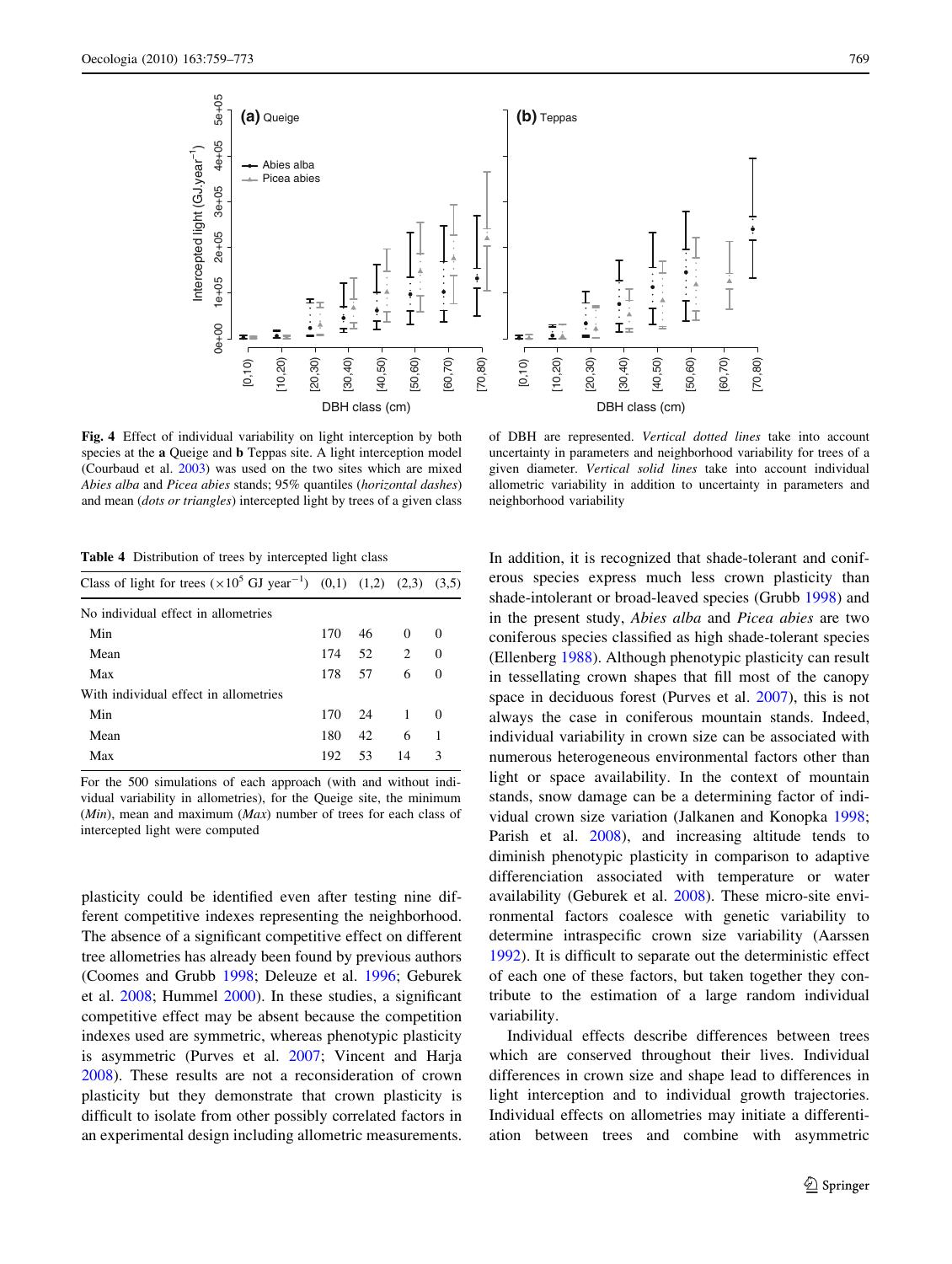<span id="page-11-0"></span>

Fig. 5 Effect of individual variability on the light regime under the canopy at the Queige site with a potential levels of light on ground cells and b ground cells distribution by class of light. A light interception model (Courbaud et al. [2003](#page-13-0)) was used for the mixed A. alba and P. abies stand. a Horizontal axis Mean intercepted light for each cell receiving less than 5% relative light on the 500 simulations with no individual variability. Vertical axis Mean (black dot) and 95% quantiles (grey vertical lines) of the intercepted light for each

competition for light in creating a hierarchy of sizes between trees and a heterogeneous spatial structure.

Individual variability obscures species differences in crown size

The species hierarchy that considers light interception varies spatially. On the Teppas site, the relatively shadetolerant species P. abies had a deeper crown than the relatively shade-intolerant species A. alba, whereas on the Queige site, species hierarchy was reversed. Whatever the hierarchy on each site, individual allometric variability was so great that it obscured species differences in crown size and light interception.

Tree species are often classified in terms of architecture and adult stature (Bohlman and O'Brien [2006](#page-12-0); Dietze et al. [2010;](#page-13-0) Pacala et al. [1996](#page-13-0); Poorter et al. [2006](#page-13-0)), which determine species life history and community dynamics (Abe and Yamada [2008;](#page-12-0) King [1996\)](#page-13-0). Shade-tolerant species are assumed to have a deeper crown than shade-intolerant species, thereby increasing light exposure, casting shade on competitors, and increasing reproductive or dispersal organs (Aarssen [1995;](#page-12-0) Canham [1988;](#page-12-0) Grubb [1998;](#page-13-0) Parish et al. [2008](#page-13-0)). Our analysis demonstrates that there are limitations to interpretations of average tendencies. Species

cell on the 500 simulations including individual variability. Dashed vertical lines represent light variability due to uncertainty on parameter estimates. b Distribution of cells with less than 5% relative light when considering mean specific allometries (filled grey bars) is compared to the mean distribution of cells on the 500 simulations when including uncertainty in parameters *(unfilled grey bars)* and to the distribution of cells when including individual variability (unfilled black bars)

differences may be observed when considering the whole population, but they must be put into perspective taking into account site and individual characteristics. Following the niche theory (Hutchinson [1957](#page-13-0)) and the acclimation mechanism (Korner [1999\)](#page-13-0), species may present different morphological traits depending on local environmental conditions at the site level. As a consequence, species hierarchy for light interception may vary from site to site. Although this result is not new, it does imply the importance of relativizing species classification in terms of architecture and adult stature.

On a given site, the amount of light intercepted by a tree of a specific species and diameter appeared to be much more variable than what is usually assumed. Adding individual variability in allometric relations multiplied the variance of light intercepted by trees of a given species and class of DBH by 5. The phenomenon was amplified because the crown shape of each tree affects light interception of the entire neighborhood. The fact that individual variability can overwhelm species differences locally has previously been demonstrated for growth and fecundity with consequences for species coexistence (Clark et al. [2004](#page-12-0); Clark [2003\)](#page-12-0). Light interception determines growth (Clark [2003;](#page-12-0) Courbaud et al. [2003](#page-13-0); Kunstler et al. [2005](#page-13-0); Pacala et al. [1996;](#page-13-0) Wright et al. [1998](#page-13-0)) and other key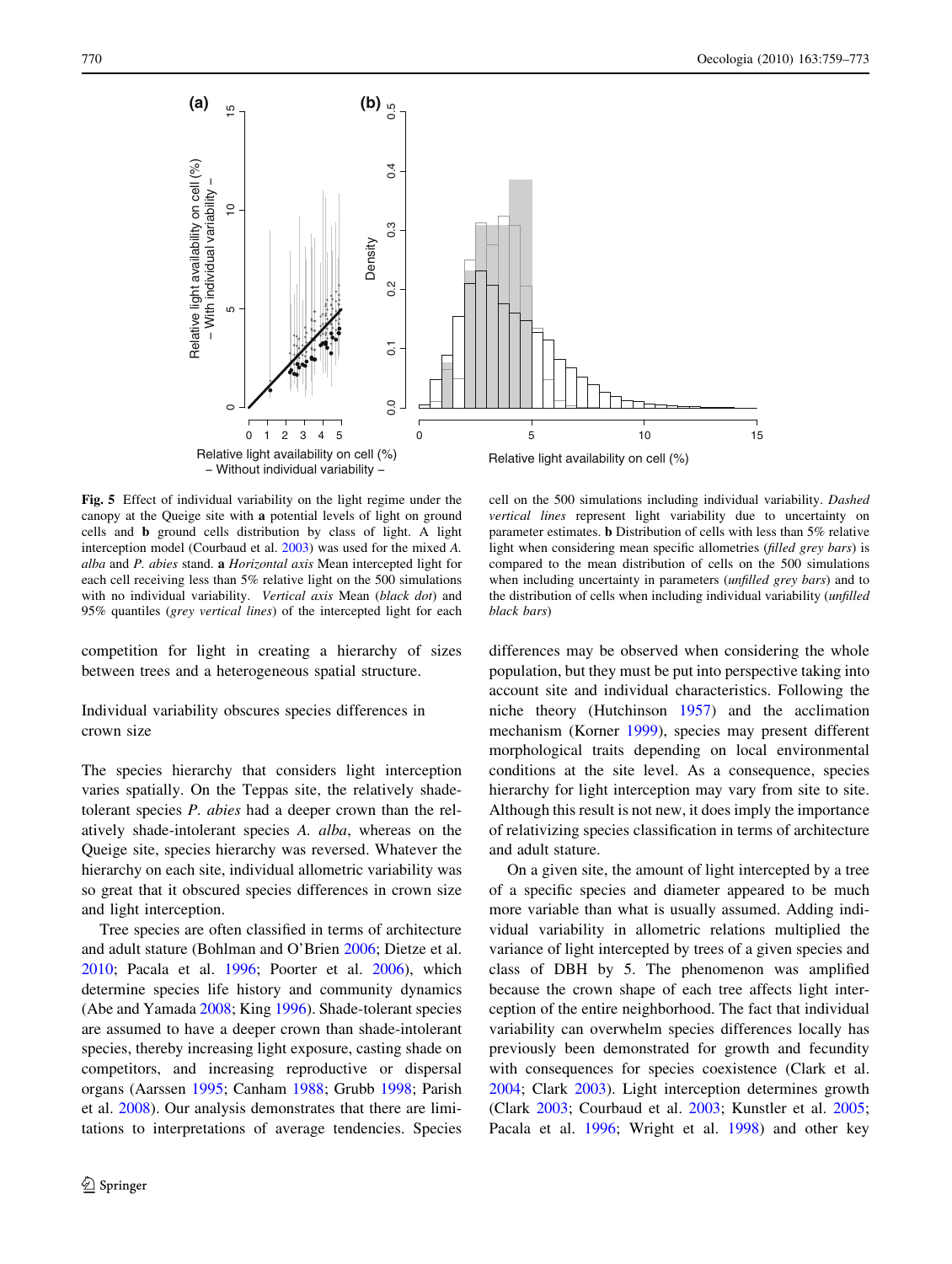<span id="page-12-0"></span>ecological processes such as fecundity (Clark et al. 2004, 2007) and mortality (Bigler and Bugmann 2003; Kobe and Coates [1997](#page-13-0); Kunstler et al. [2005](#page-13-0); Wyckoff and Clark [2000\)](#page-13-0), which drive community dynamics. As suggested by Parish et al. [\(2008](#page-13-0)), the large intraspecific variability resulting in major overlap among species in structural characteristics should greatly reduce the rates or potential for competitive displacement.

Intraspecific variability in crown size and successional dynamics

The variability in light intercepted by trees affects the amount of light reaching the ground. This may have a profound impact on seedling growth and survivorship, which depend on the amount of light available near the ground (Dai [1996](#page-13-0); Uriarte et al. [2005](#page-13-0); Wright et al. [1998](#page-13-0)). Seedling response to light is one of the main factors determining succession and species coexistence in forests. The succession niche hypothesis states that early successional species are able to grow rapidly in forest gaps and that late-successional species are able to grow and survive under canopy at low light levels (Pacala and Rees [1998](#page-13-0); Rees et al. [2001](#page-13-0)). Differences in life history traits between late-successional and early successional species explain why, in the absence of disturbance, early successional species cannot regenerate under a closed canopy and are progressively excluded.

When considering the phenotypic plasticity of trees with regard to light and space availability as the main deterministic factor contributing to intraspecific crown variability, it is seen that trees form tessellating crown shapes that fill most of the canopy space (Purves et al. [2007](#page-13-0)), leading to a potentially rapid exclusion of shade-intolerant early successional species in the absence of disturbances. Our results demonstrated that individual variability in crown size participates significantly in stand structure, leading to high heterogeneity of light conditions in a closed stand and avoidance of homogeneous, low light conditions. Locally, individual variability may decrease light intercepted by big canopy trees, which increases light arriving on the ground. Persistence of individual crown characteristics leads to stable subcanopy light conditions over time. Patches receiving high light levels can provide opportunities for the regeneration of shade-intolerant species that would otherwise be excluded. In our context, the relatively shade-intolerant P. abies saplings (Grassi and Bagnaresi [2001\)](#page-13-0) have opportunities to regenerate, leading to a better chance of coexistence with A. alba in mixed stands. Competitive exclusion may occur, but individual variability slows down these dynamics, allowing for a transient but long coexistence. In association with other mechanisms such as external perturbations (Connell 1978), intraspecific

variability may partially explain the long-term persistence of shade-intolerant species in ancient mountain forests (Ozenda [1985](#page-13-0); Parish et al. [2008](#page-13-0)).

Acknowledgments Grateful thanks are extended to Eric Mermin, Pascal Tardif, Marc Fuhr and Eric Maldonado (Cemagref, Grenoble) for field work and programming advice, Renzo Motta (University of Turin) for the Italian plot data, Jean-Louis Gay (Canton de Vaud) for the Swiss plot data, Ulrich Ulmer (Swiss WSL) for references on measurement error data, Sylvie-Gourlet Fleury (CIRAD, Montpellier), Frédéric Gosselin (Cemagref, Nogent-sur-Vernisson), Jacques Lepart (CEFE-CNRS, Montpellier) and Erick Parent (ENGREF, Paris) for comments on previous manuscripts. This work was supported by the Grenoble Cemagref, the French National Forest Office and the French Ministry of Agriculture and Fisheries. The research activities complied with relevant laws and regulations of France, Italy and Switzerland.

## References

- Aarssen LW (1992) Causes and consequences of variation in competitive ability in plant-communities. J Veg Sci 3(2):165–174
- Aarssen LW (1995) Hypotheses for the evolution of apical dominance in plants—implications for the interpretation of overcompensation. Oikos 74(1):149–156
- Abe N, Yamada T (2008) Variation in allometry and tree architecture among Symplocos species in a Japanese warm-temperate forest. J Plant Res 121(2):155–162
- Adams TP, Purves DW, Pacala SW (2007) Understanding heightstructured competition in forests: is there an R\* for light? Proc R Soc B Biol Sci 274:3039–3047
- Bigler C, Bugmann H (2003) Growth-dependent tree mortality models based on tree-rings. Can J For Res 33:210–221
- Bohlman S, O'Brien S (2006) Allometry, adult stature and regeneration requirement of 65 tree species on Barro Colorado Island, Panama. J Trop Ecol 22:123–136
- Bonner JT (2006) Why size matters: from bacteria to blue whales. Princeton, NJ
- Brown JH, Gillooly JF, Allen AP, Savage VM, West GB (2004) Toward a metabolic theory of ecology. Ecology 85(7):1771–1789
- Canham CD (1988) Growth and canopy architecture of shade-tolerant trees—response to canopy gaps. Ecology 69(3):786–795
- Canham CD, Finzi AC, Pacala SW, Burbank DH (1994) Causes and consequences of resource heterogeneity in forests—interspecific variation in light transmission by canopy trees. Can J For Res Rev Can Rech For 24(2):337–349
- Clark JS (2003) Uncertainty and variability in demography and population growth: a hierarchical approach. Ecology 84:1370– 1381
- Clark JS (2005) Why environmental scientists are becoming Bayesians. Ecol Lett 8:2–14
- Clark DB, Soto Castro C, Alfaro Alvarado LD, Read JM (2004) Quantifying mortality of tropical rain forest trees using highspatial-resolution satellite data. Ecol Lett 7:52–59
- Clark JS, Dietze M, Chakraborty S, Agarwal PK, Ibanez I, LaDeau S, Wolosin M (2007) Resolving the biodiversity paradox. Ecol Lett 10(8):647–659
- Connell JH (1978) Diversity in tropical rain forests and coral reefs. Science 199:1302–1310
- Coomes DA, Grubb PJ (1998) A comparison of 12 tree species of Amazonian caatinga using growth rates in gaps and understorey, and allometric relationships. Funct Ecol 12(3):426–435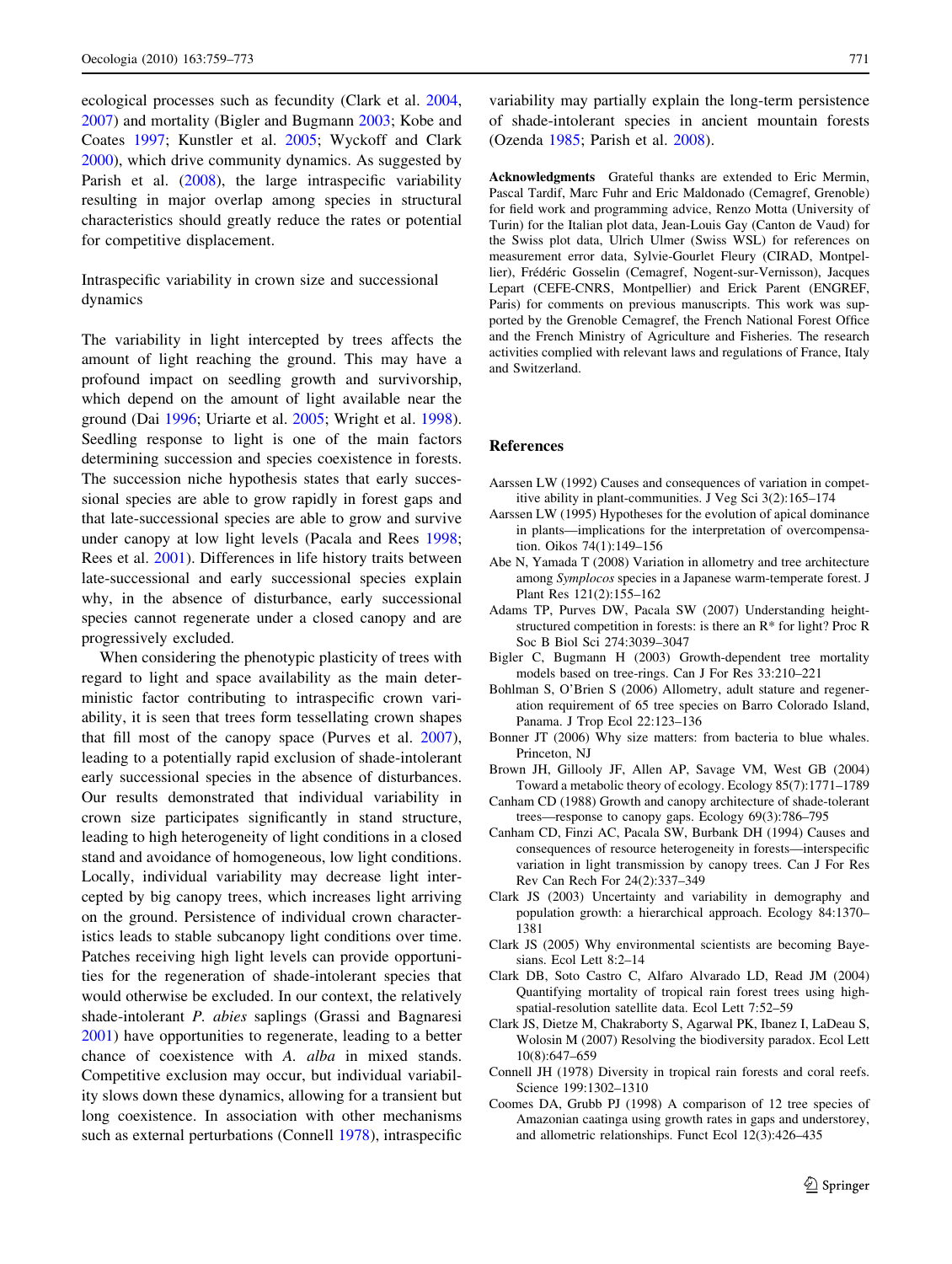- <span id="page-13-0"></span>Courbaud B, de Coligny F, Cordonnier T (2003) Simulating radiation distribution in a heterogeneous Norway spruce forest on a slope. Agric For Meteorol 116:1–18
- Dai X (1996) Influence of light conditions in canopy gaps on forest regeneration: a new gap light index and its application in a boreal forest in east-central Sweden. For Ecol Manage 84:187–197
- Deleuze C, Blaudez D, Herve JC (1996) Fitting a hyperbolic model for height versus girth relationship in spruce stands. Spacing effects. Ann Sci For 53(1):93–111
- Deutschman DH, Levin SA, Devine C, Buttel LA (1997) Scaling from trees to forests: analysis of a complex simulation model. Science 277:1688
- Dietze MC, Wolosin MS, Clark JS (2010) Capturing diversity and interspecific variability in allometries: a hierarchical approach. For Ecol Manage (in press)
- Ellenberg H (1988) Vegetation ecology of central Europe. Cambridge University Press, Cambridge
- Emborg J (1998) Understorey light conditions and regeneration with respect to the structural dynamics of a near-natural temperate deciduous forest in Denmark. For Ecol Manage 106:83–95
- Geburek T, Robitschek K, Milasowszky N (2008) A tree of many faces: why are there different crown types in Norway spruce (Picea abies [L.] Karst.)? Flora 203(2):126–133
- Getzin S, Wiegand K (2007) Asymmetric tree growth at the stand level: random crown patterns and the response to slope. For Ecol Manage 242(2–3):165–174
- Gilks WR, Thomas A, Spiegelhalter DJ (1994) A language and program for complex Bayesian modelling. Statistician 43(1):169–177
- Grassi G, Bagnaresi U (2001) Foliar morphological and physiological plasticity in Picea abies and Abies alba saplings along a natural light gradient. Tree Physiol 21(12–13):959–967
- Groot A (2004) A model to estimate light interception by tree crowns, applied to black spruce. Can J For Res Rev Can Rech For 34(4):788–799
- Grubb PJ (1998) A reassessment of the strategies of plants which cope with shortages of resources. Perspect Plant Ecol Evol Syst 1(1):3–31
- Hummel S (2000) Height, diameter and crown dimensions of Cordia alliodora associated with tree density. For Ecol Manage 127:31– 40
- Hutchinson GE (1957) Concluding remarks—Cold Spring Harbor symposia on quantitative biology. 22:415–427 (reprinted in 1991: Class Theor Biol Bull Math Biol 53:193–213)
- Ihaka R, Gentleman R (1996) R: a language for data analysis and graphics. J Comput Graph Stat 5(3):299–314
- Jalkanen R, Konopka B (1998) Snow-packing as a potential harmful factor on Picea abies, Pinus sylvestris and Betula pubescens at high altitude in northern Finland. Eur J For Pathol 28(6):373–382
- Kantola A, Makela A (2004) Crown development in Norway spruce [Picea abies (L.) Karst.]. Trees Struct Funct 18(4):408–421
- King DA (1996) Allometry and life history of tropical trees. J Trop Ecol 12:25–44
- Kobe RK, Coates KD (1997) Models of sapling mortality as a function of growth to characterize interspecific variation in shade tolerance of eight tree species of northwestern British Columbia. Can J For Res 27:227–236
- Korner C (1999) Alpine plant life: functional plant ecology of high Mountain ecosystems. Springer, Berlin
- Kunstler G, Curt T, Bouchaud M, Lepart J (2005) Growth, mortality, and morphological response of European beech and downy oak along a light gradient in sub-Mediterranean forest. Can J For Res 35:1657–1668
- McMahon T (1973) Size and shape in biology. Science 179:1201– 1204
- Monserud RA, Sterba H (1996) A basal area increment model for individual trees growing in even- and uneven-aged forest stands in Austria. For Ecol Manage 80(1–3):57–80
- Oldeman RAA (1990) Forests: elements of silvology. Springer, Berlin
- Oliver CD, Larson BC (1996) Forest stand dynamics, update edition. Wiley, New York
- Ozenda P (1985) La végétation de la chaîne alpine dans l'espace montagnard européen. Masson, Paris
- Pacala SW, Rees M (1998) Models suggesting field experiments to test two hypotheses explaining successional diversity. Am Nat 152(5):729–737
- Pacala SW, Canham C, Saponara J, Silander JA, Kobe RK, Ribbens E (1996) Forest models defined by field measurements: estimation, error analysis and dynamics. Ecol Monogr 66:1–43
- Parish R, Nigh GD, Antos JA (2008) Allometry and size structure of trees in two ancient snow forests in coastal British Columbia. Can J For Res Rev Can Rech For 38(2):278–288
- Piboule A, Collet C, Frochot H, Dhote JF (2005) Reconstructing crown shape from stem diameter and tree position to supply light models. I. Algorithms and comparison of light simulations. Ann For Sci 62(7):645–657
- Poorter L, Bongers L, Bongers F (2006) Architecture of 54 moistforest tree species: traits, trade-offs, and functional groups. Ecology 87(5):1289–1301
- Purves DW, Lichstein JW, Pacala SW (2007) Crown plasticity and competition for canopy space: a new spatially implicit model parameterized for 250 North American tree species. PLoS ONE 2(9):e870
- Rees M, Condit R, Crawley M, Pacala S, Tilman D (2001) Long-term studies of vegetation dynamics. Science 293(5530):650–655
- Shukla RP, Ramakrishnan PS (1986) Architecture and growth strategies of tropical trees in relation to successional status. J Ecol 74:33–46
- Sorrensen-Cothern KA, Ford ED, Sprugel DG (1993) A model of competition incorporating plasticity through modular foliage and crown development. Ecol Monogr 63(3):277–304
- Spiegelhalter DJ, Best NG, Carlin BR, van der Linde A (2002) Bayesian measures of model complexity and fit. J R Stat Soc Ser B Stat Methodol 64:583–616
- Sterba H, Blab A, Katzensteiner K (2002) Adapting an individual tree growth model for Norway spruce (Picea abies L. Karst.) in pure and mixed species stands. For Ecol Manage 159(1–2):101– 110
- Sturtz S, Ligges U, Gelman A (2005) R2WinBUGS: a package for running WinBUGS from R. J Stat Softw 12:1–16
- Tilman D (1977) Resource competition between planktonic algae: an experimental and theoretical approach. Ecology 58:338–348
- Tilman D (1982) Resource competition and community structure. Princeton University Press, Princeton
- Uriarte M, Canham C, Thompson J, Zimmerman JK, Brokaw N (2005) Seedling recruitment in a hurricane-driven tropical forest: light limitation, density-dependence and the spatial distribution of parent trees. J Ecol 93:291–304
- Vincent G, Harja D (2008) Exploring ecological significance of tree crown plasticity through three-dimensional modelling. Ann Bot 101(8):1221–1231
- Weiner J (1990) Asymmetric competition in plant populations. Trends Ecol Evol 5:360–364
- Wright EF, Coates KD, Canham CD, Bartemucci P (1998) Species variability in growth response to light across climatic regions in northwestern British Columbia. Can J For Res Rev Can Rech For 28(6):871–886
- Wyckoff PH, Clark JS (2000) Predicting tree mortality from diameter growth: a comparison of maximum likelihood and Bayesian approaches. Can J For Res 30:156–167